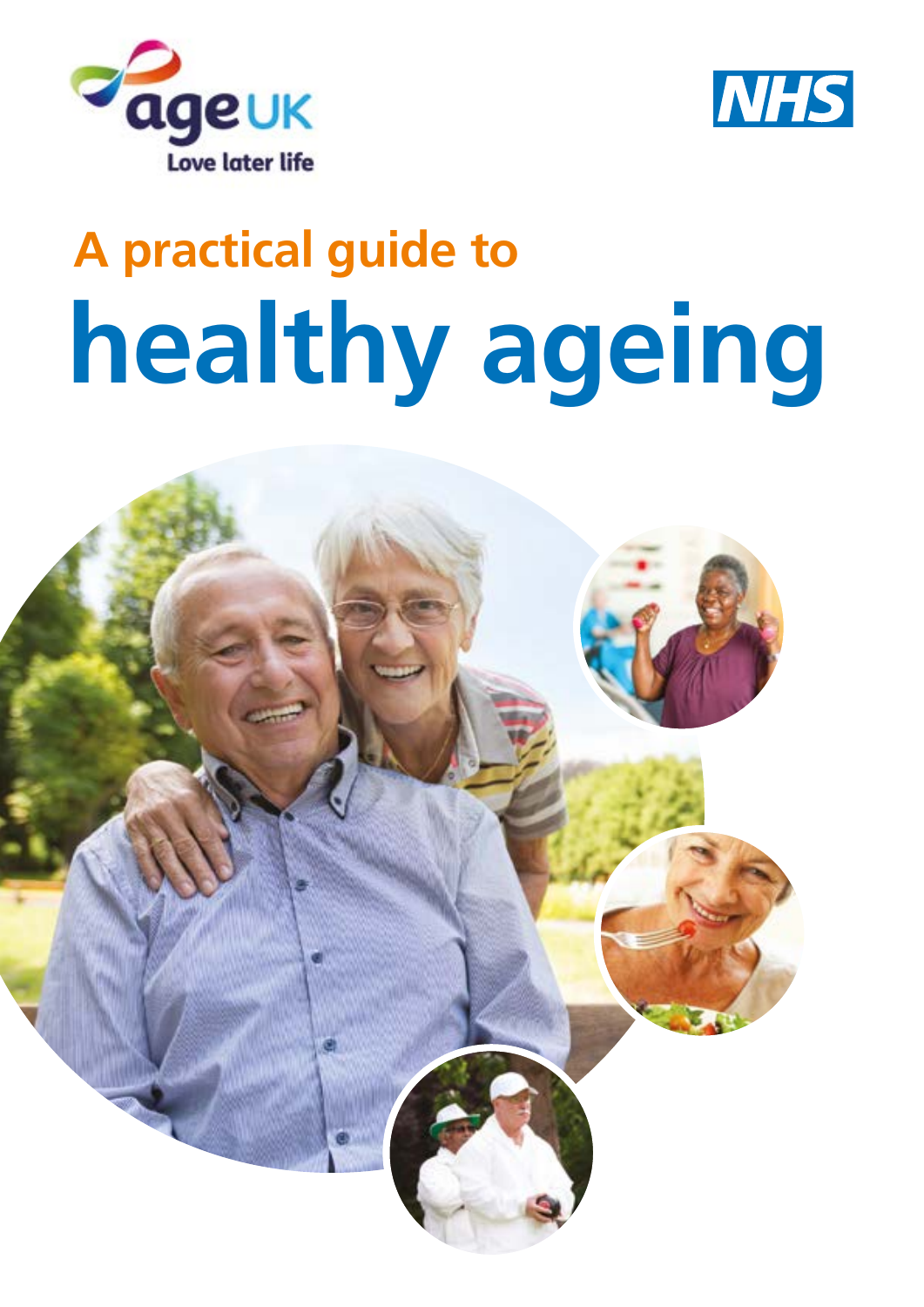### **Contents**

| Who is this guide for?                | $\mathcal{P}$ |
|---------------------------------------|---------------|
| Try this at home                      | 3             |
| Look after your feet                  | 5             |
| Look after your eyes                  | 7             |
| Look after your mouth                 | 8             |
| Make your home safe                   | 9             |
| Keep active                           | 11            |
| Talk about your medicines             | 13            |
| Get your vaccinations                 | 14            |
| Preventing falls                      | 15            |
| Get your hearing tested               | 16            |
| Keep warm and well                    | 17            |
| Get ready for winter                  | 18            |
| Eat well and drink plenty             | 19            |
| Bladder and bowel problems            | 20            |
| Look after your mental health         | 21            |
| Looking after your brain              | 23            |
| Caring and looking after yourself too | 24            |
| Action plan                           | 25            |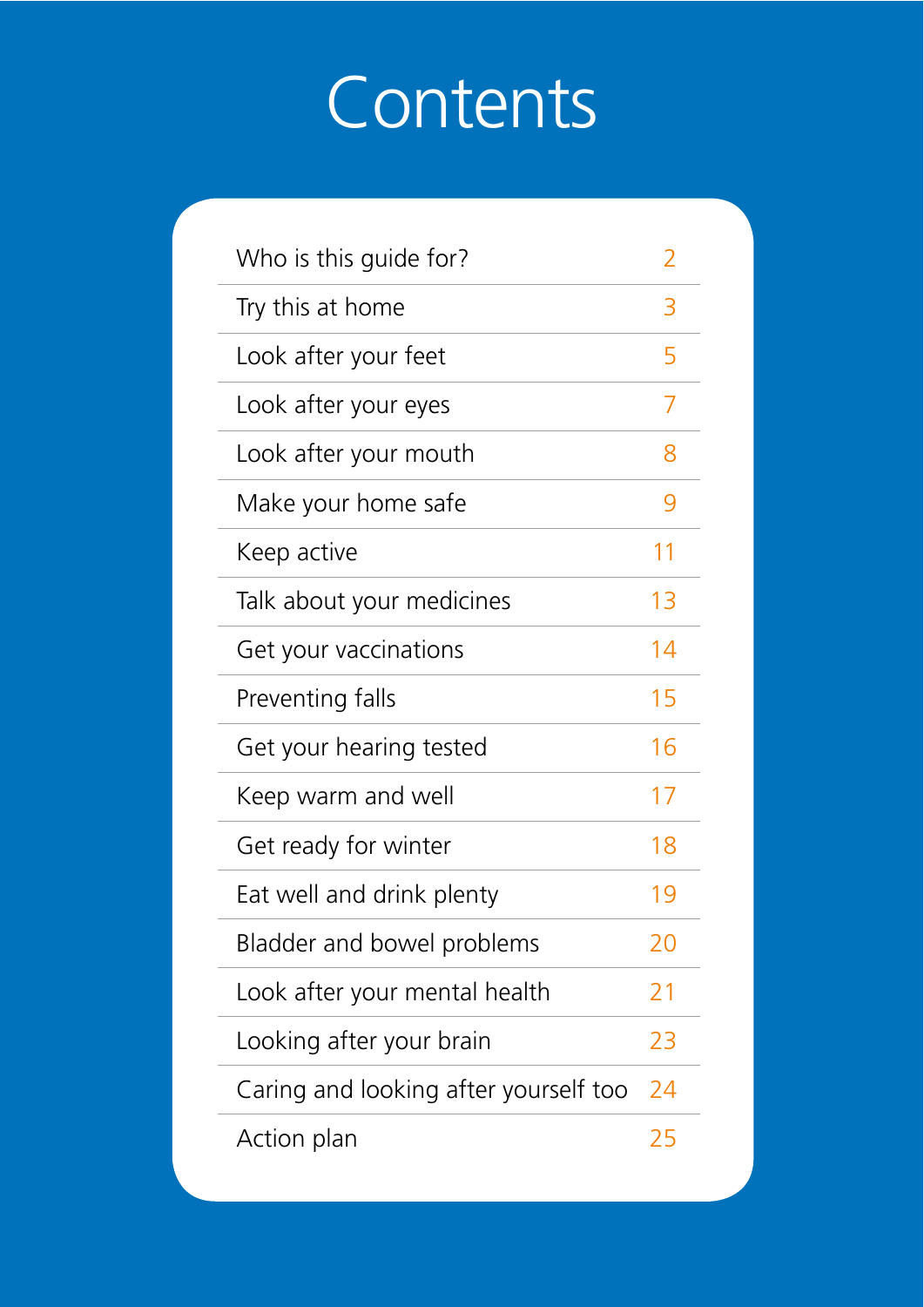## Who is this guide for?

The advice in this booklet will help improve the health and general fitness of people of any age, but it is written to be particularly relevant for people who are about 70 years or older.

People of this age, and sometimes younger, begin a 'slowing-down' process related to the effects of ageing on their body.

We cannot stop the process of ageing, but the advice given here will help to keep you fit and independent.



#### **Mrs Drakos: My Story**

Looking back, I can see I've been a bit worried about myself for a while. It's not as though I was ill or anything, but just a feeling that I've sort of slowed down – things being more of an effort. Like doing the weekly wash seemed to take all day. Or doing the family Sunday lunch would knock the stuffing out of me. And Doreen, the Post Office lady, seemed to be mumbling all the time. Anyway, I came across this guide. **''**

Got my daughter to help with the walking speed test. Was surprised at how slow I turned out to be. But there it was! It was a real wake-up call! So I checked out the guide and sure enough found I needed new glasses, and the hearing aid has been a real boon. Rang Age UK in the town and they put me onto a local "Get Fit" group. Love the company and chat. All-in-all, feel I'm back in control again. Thank goodness. **''**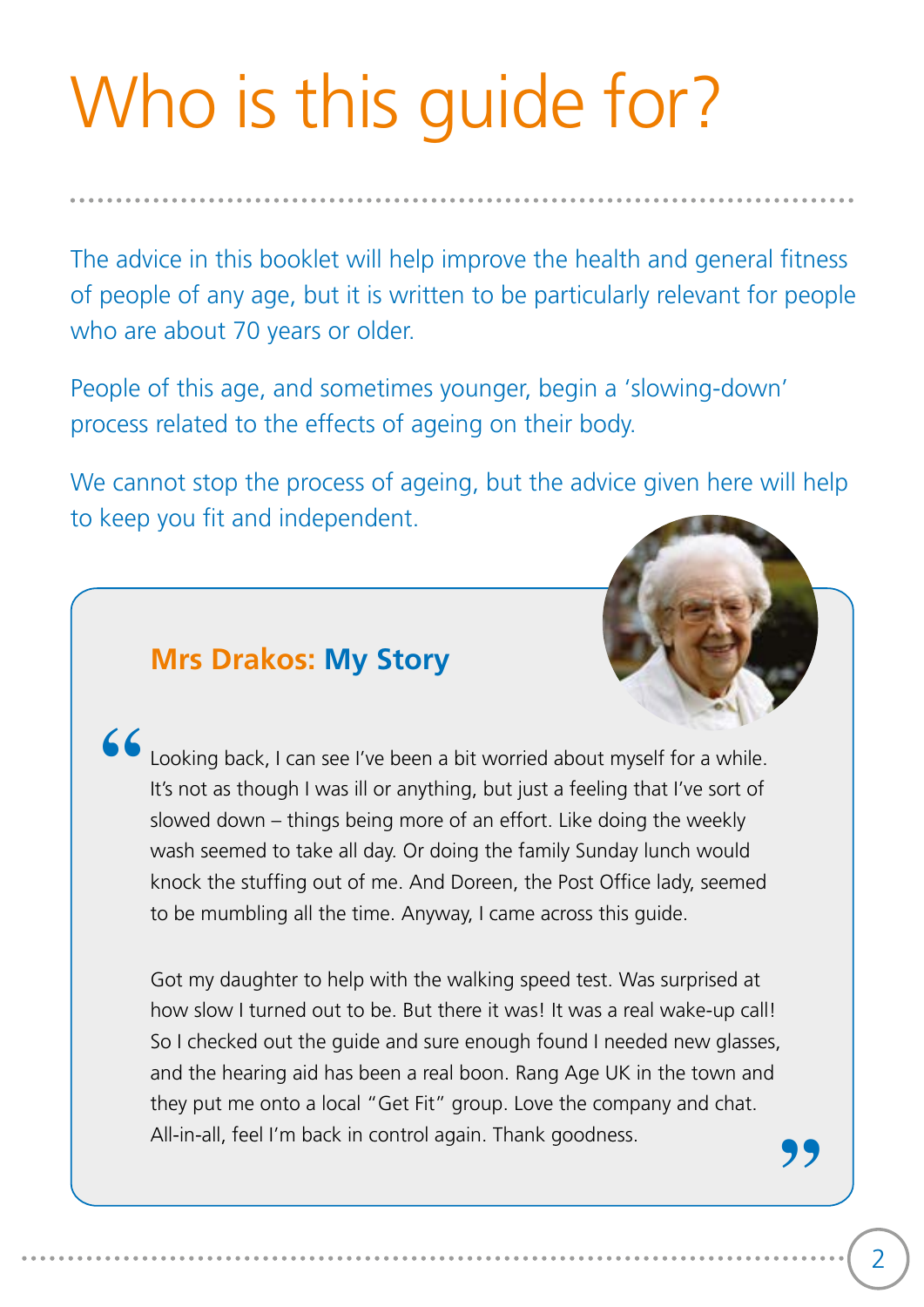### Try this at home



Have you noticed it's taking longer to get to the bus stop than it used to? Or that your weekly supermarket shop takes longer than before?

#### **These can be signs that you've started slowing down.**

If you've noticed you're a little slower than you used to be, or even if you haven't, you may want to try the simple test opposite which will let you know if the 'slowing-down' process of later life is affecting you. It is called the Walking Speed Test. You can do it easily at home. All you need is a tape measure and a watch with a second hand or a mobile phone with a stopwatch function.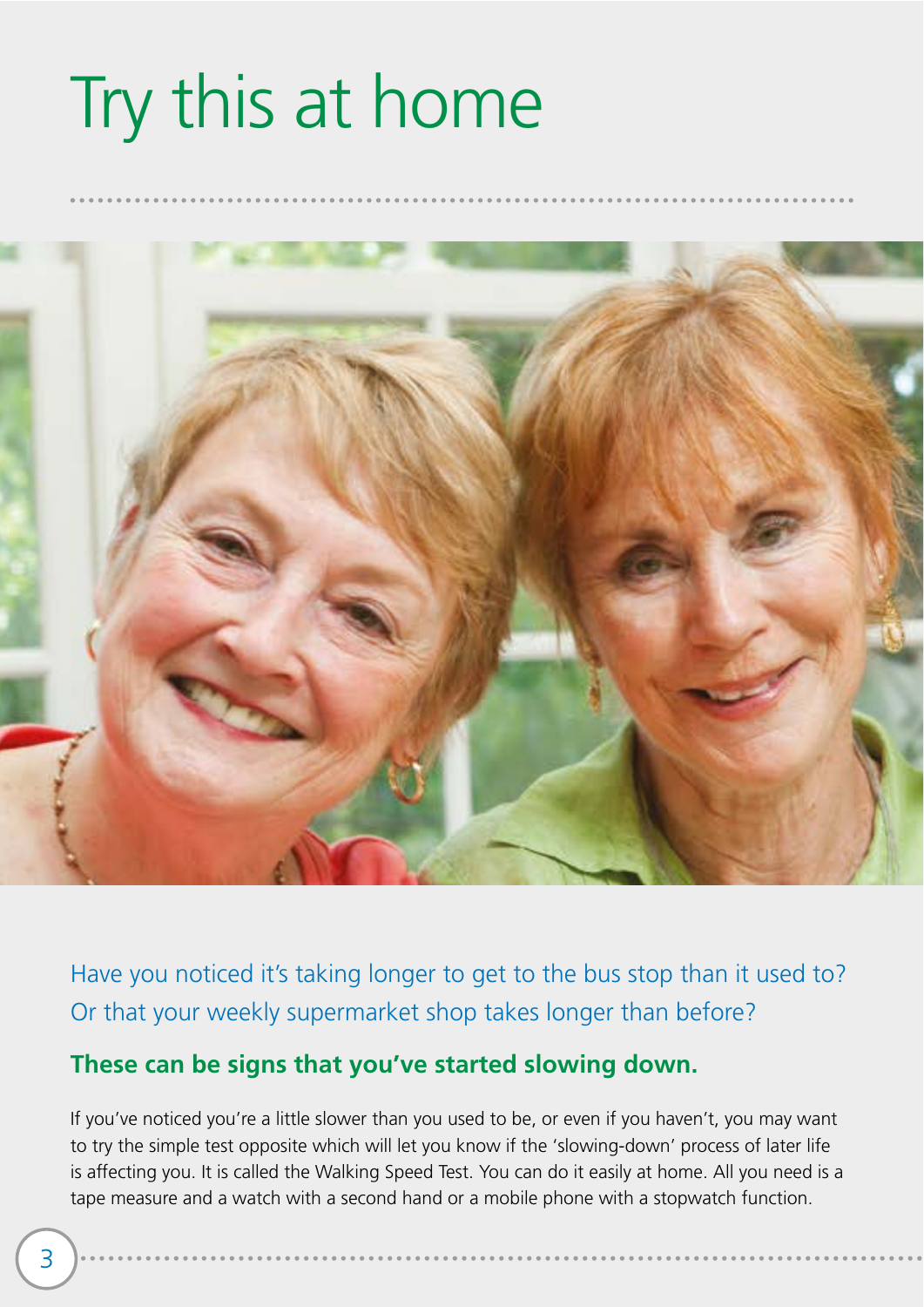

If you take more than 5 seconds, it's likely you're affected by the slowing-down process of later life. Of course, some of us walk slowly for other reasons, such as arthritis, but the test will give you a good indication of your general fitness. If you have slowed down then this guide will help improve your health and general fitness.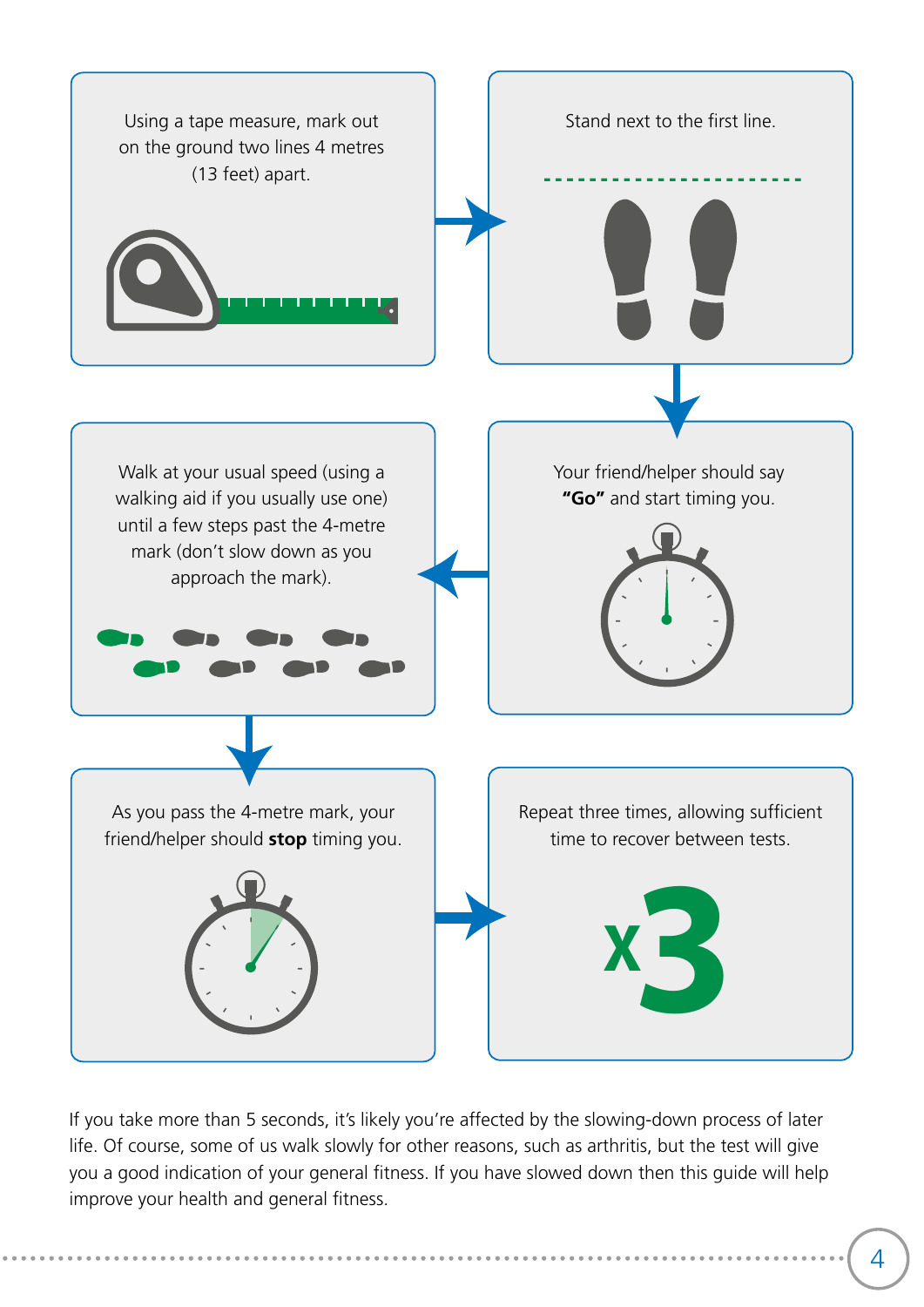### Look after your feet



Your feet have been constant fellow travellers throughout your life, but they may be showing signs of strain. Healthy feet are essential for comfort and safe walking and the good news is that there are lots of things you can do to look after them.

> **Painful and uncomfortable feet** aren't a natural part of growing old or something to put up with.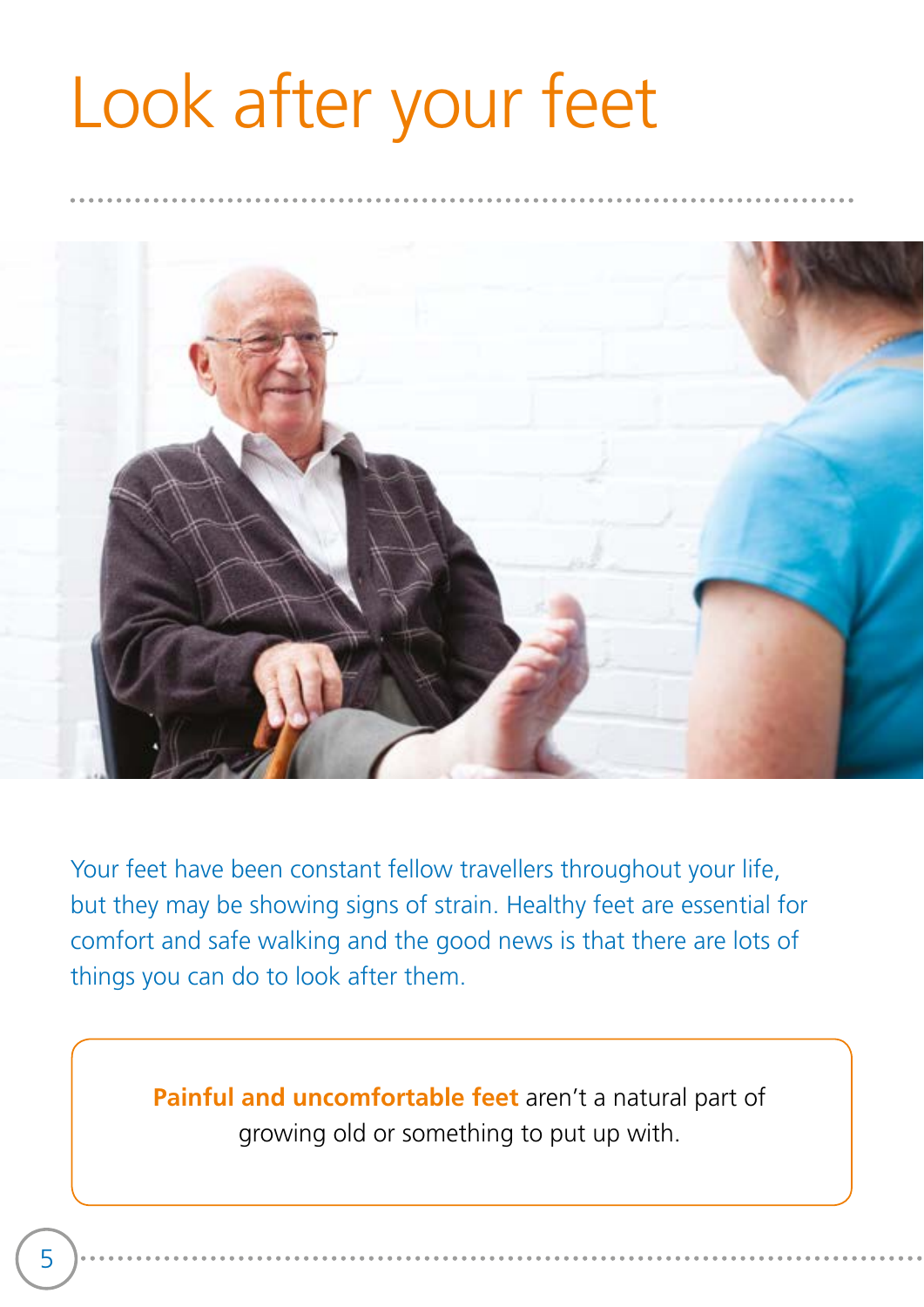### **A lot can be done to improve comfort, relieve pain and maintain mobility.**

#### **Wash your feet often**

Wash your feet daily to help prevent any infections. If you leave dirt on the skin, it can become irritated and infected. Dry them well, especially between the toes to help prevent Athlete's foot. If you have some hard skin, apply moisturising foot cream (not body lotion).

#### **Toenails**

It can get harder to cut toenails as you get older, but keeping them short will help keep you mobile. When cutting your nails, trim them straight across, never at an angle or down the edge as this may cause an ingrown nail. You may need help with this from your chiropodist or a toenail cutting service. Ask your local Age UK if they provide or know of a local service.

#### **Keeping warm**

Try to keep your feet warm. Warm stockings or socks can help. Avoid anything too tight which can restrict your circulation or cramp your toes. Wearing fleece-lined boots or shoes or even an extra pair of socks will keep you warm but make sure your shoes aren't too tight as a result. Bed socks are also a good idea when the weather is particularly cold.

If your feet are cold, don't try and warm them up by putting them close to a fire or on a hot radiator as this risks chilblains.

#### **Choosing the best footwear**

If your shoes fit well they protect and support your feet and may improve your balance and stability. Poorly-fitting shoes or slippers can easily trip you up and cause a fall. Look for shoes with uppers made of soft leather or a stretchy man-made fabric which is also breathable.

Avoid plastic 'easy clean' uppers which don't allow the foot to breathe and won't stretch to accommodate your own foot shape. Check that the heel is held firmly in place. You'll find that a lace-up or Velcro fastening shoe will give more support than a slip-on.

Shoes should be comfortable in the shop. If they don't fit well, they can make even minor foot problems worse. Don't buy them if they're too tight thinking you can break them in.

If your feet swell during the day, it's a good idea to put your shoes on as soon as you wake up, before your feet have had a chance to swell. Also, try shopping for shoes in the afternoon and make sure they have adjustable fastenings so that they can adjust to your foot shape.

**Speak to your GP to find out if you are eligible for NHS treatment. If you are not or need urgent treatment, you should contact a private chiropodist.**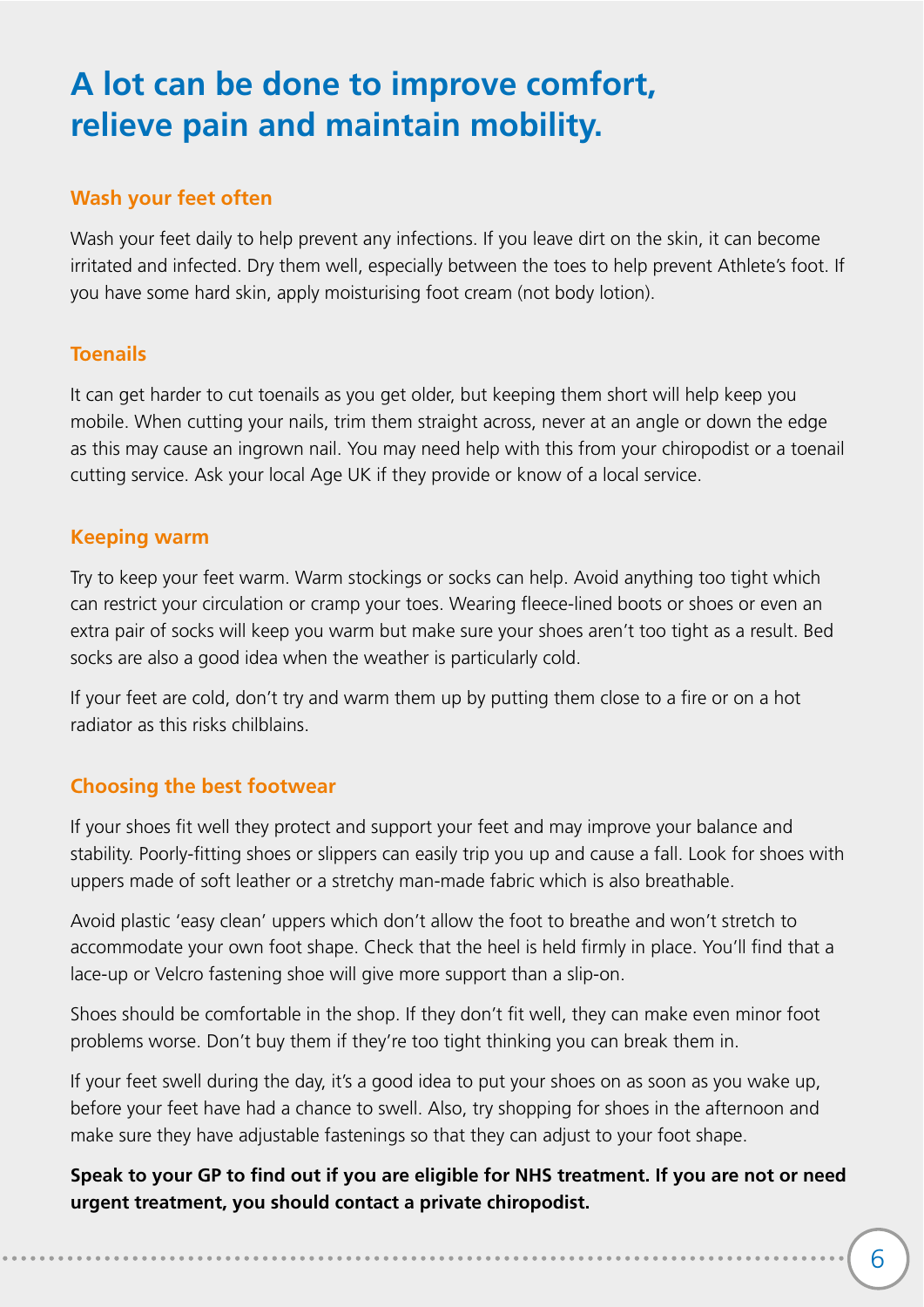### Look after your eyes

![](_page_7_Picture_1.jpeg)

Your eyes should give you a lifetime's service, but sometimes they can be affected by conditions that develop as you grow older.

It's easy to neglect your eyes because they rarely hurt when there's a problem. Having an eye test will not only tell you if you need new glasses, it will also check the health of the eye and can spot eye conditions before you become aware of them so they can be treated early. If you have a low income, you may be eligible for help with the cost should you need glasses or contact lenses.

An eye test can pick up eye conditions, such as glaucoma and cataracts, as well as general health problems, such as diabetes and high blood pressure.

#### **You can help keep your eyes healthy by:**

- not smoking smoking damages the eye, making it more likely to develop age-related macular degeneration and cataracts
- eating lots of fruit and vegetables
- protecting them from the sun by wearing sunglasses.

**The good news** is that if you're 60 or over, you can have a free NHS eye test every two years. You can have a free test every year if you're 70 or over.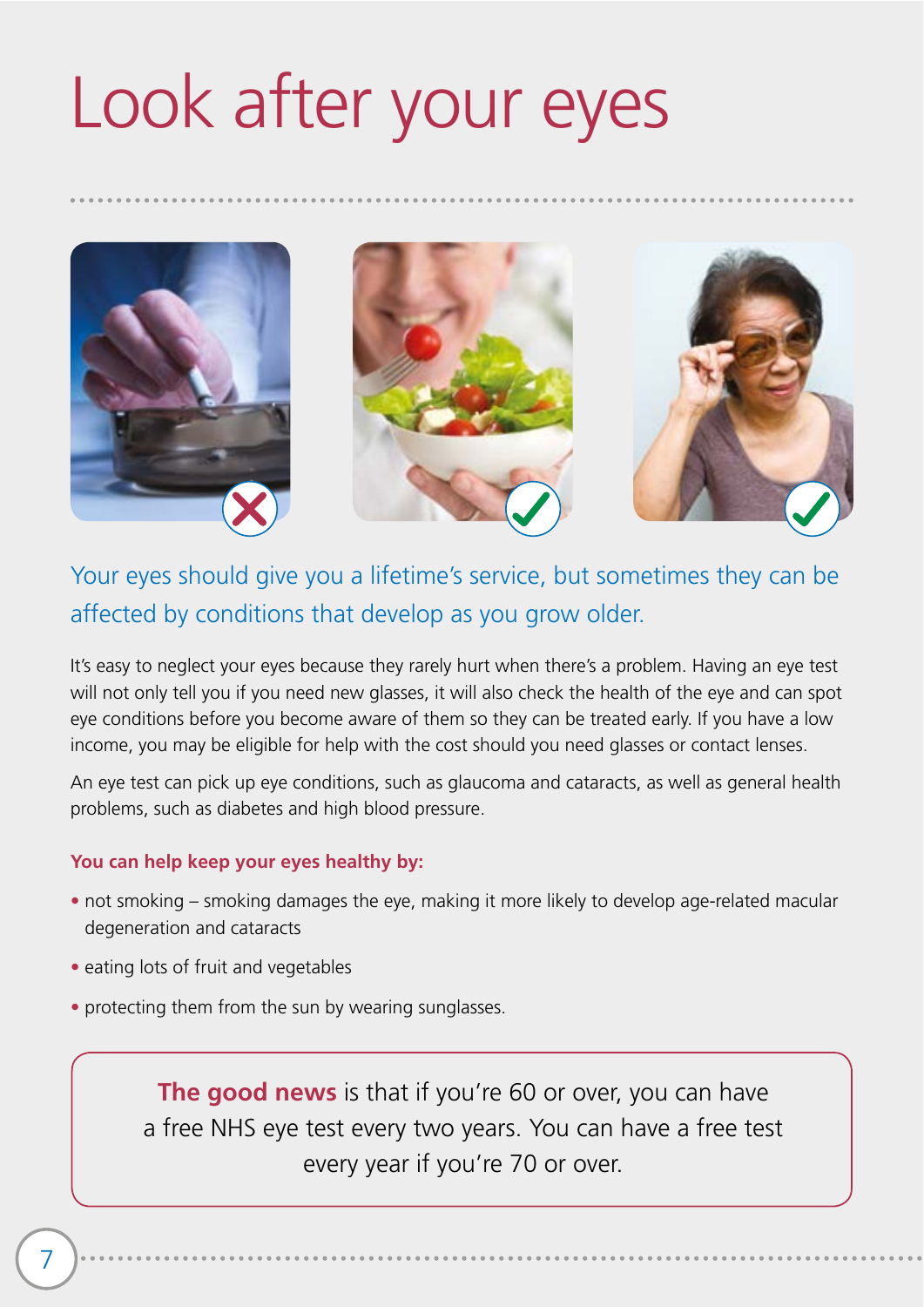# Look after your mouth

Maintaining good oral health is important. It contributes to general wellbeing and allows you to eat, speak and socialise without discomfort or embarrassment.

#### **Some top tips to improve your oral health:**

- Reduce the amount and frequency of sugary foods and drinks you consume and avoid eating or drinking sugary foods and drinks just before bedtime.
- Using fluoride toothpaste is an effective way of preventing tooth decay.
- Brush your teeth at least twice a day, last thing at night and on one other occasion, with fluoride toothpaste.
- Your dentist may prescribe a toothpaste with a higher fluoride content if you have tooth decay or are at particular risk of tooth decay.
- Spit after brushing, and do not use mouthwash straightaway as this will rinse away the fluoride in the toothpaste.

Whether you have your own teeth or wear dentures, you should see your dentist regularly for an overall check of your mouth, teeth, gums and fit of your dentures.

• Avoid excess alcohol consumption and do not smoke (or use smokeless tobacco such as paan, chewing tobacco and gutka), as this can increase the risk of mouth cancer. If you would like help to stop smoking, ask your dentist to refer you to your local stop smoking service.

#### **A dry mouth can increase your risk of dental decay and can impact on your quality of life through its effect on your ability to speak, eat and enjoy your food. It can also affect the comfort of your dentures, if you wear them.**

- Take regular sips of water.
- Suck on sugar-free sweets or chew sugar–free gum.
- Suck on ice-cubes.
- Avoid alcohol (including alcohol-based mouthwashes).
- Ask your dentist, GP or specialist to suggest/prescribe an artificial saliva substitute.

#### **For more information:**

#### **[www.nhs.uk/conditions/dry-mouth/pages/introduction.aspx](http://www.nhs.uk/conditions/dry-mouth/pages/introduction.aspx)**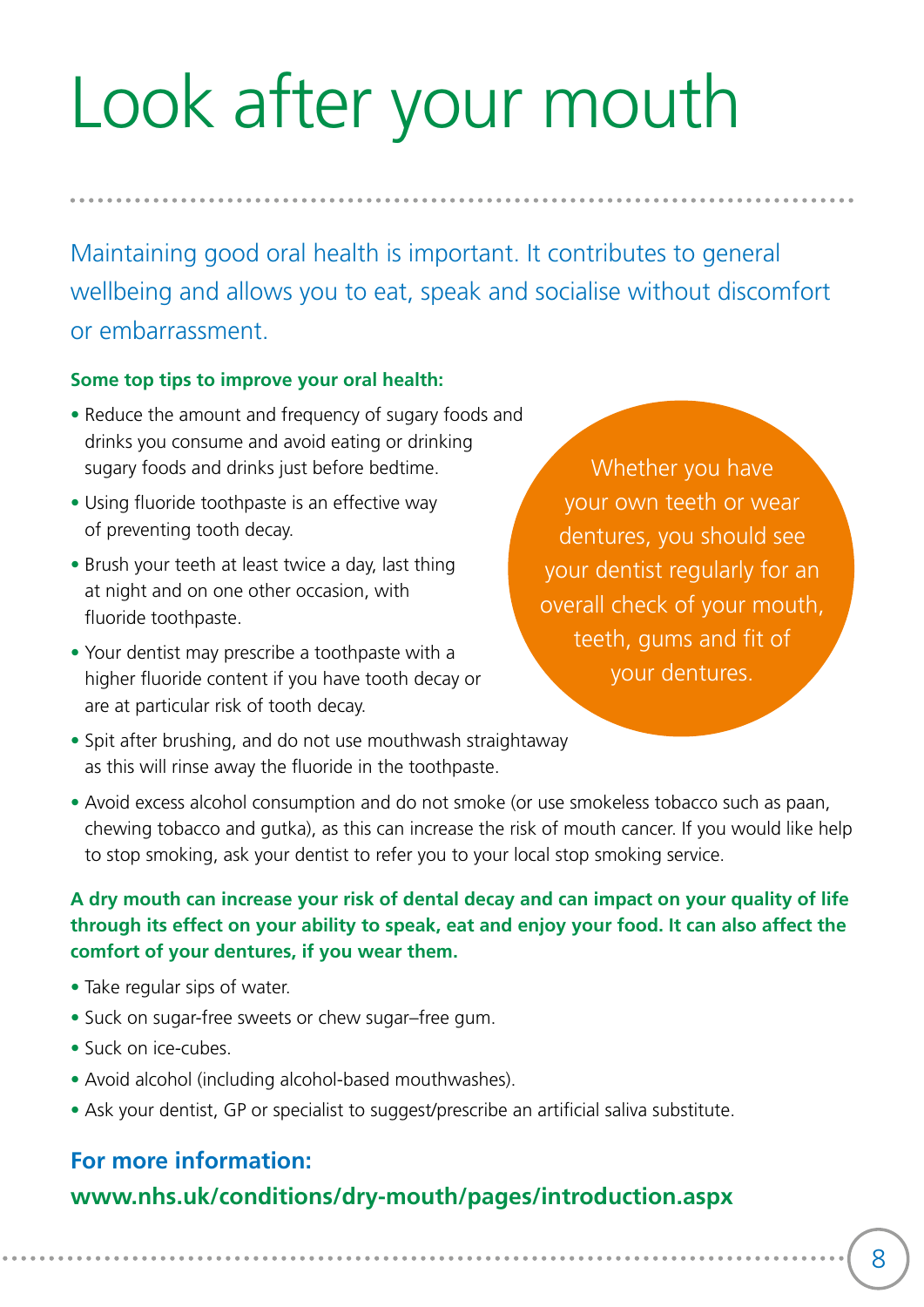### Make your home safe

![](_page_9_Picture_1.jpeg)

It is important to feel safe and comfortable in your home. There are some simple things you can do to ensure that you keep yourself and your possessions safe and reduce the risk of accidents, fires and other issues.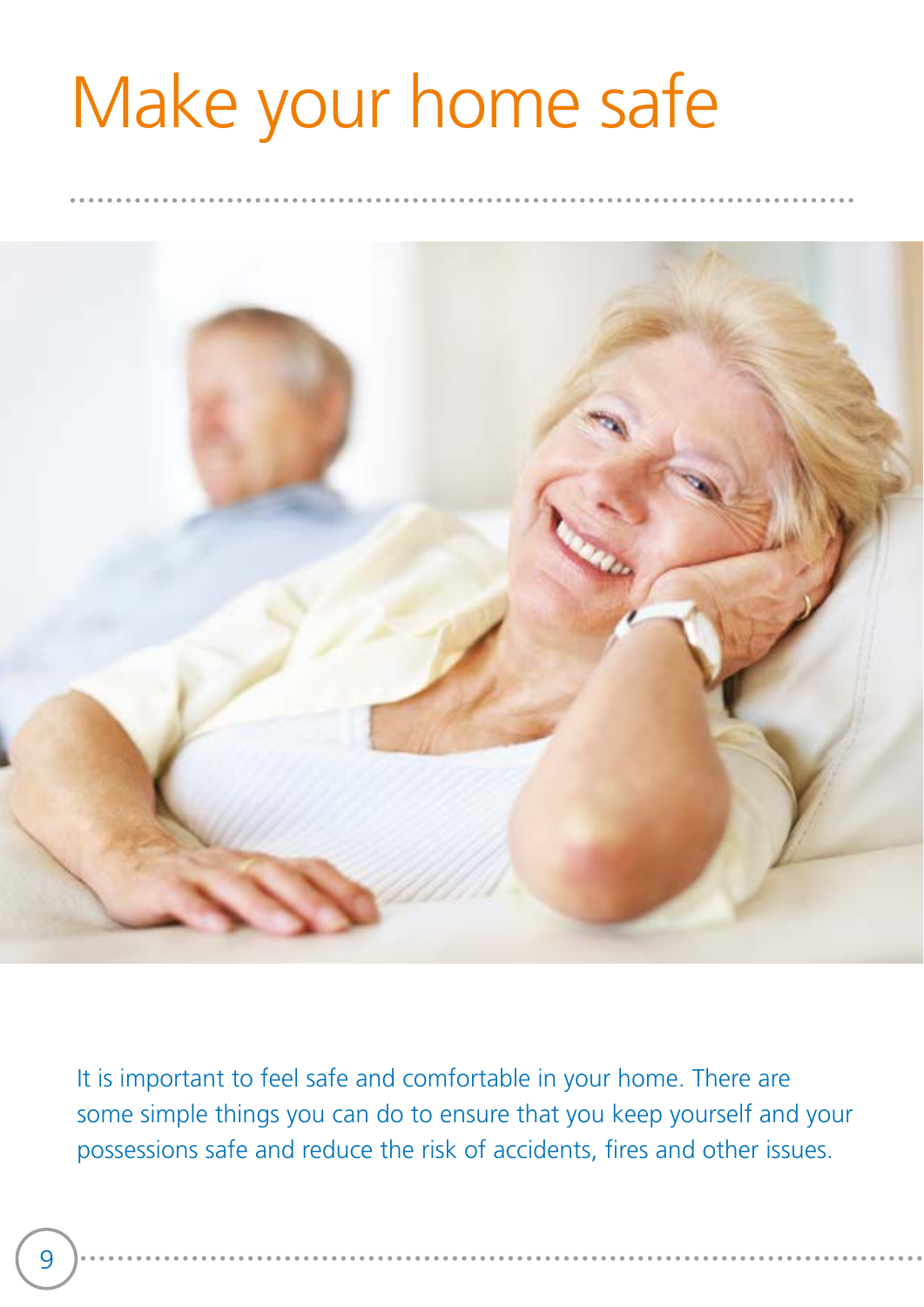#### **Have a look round your home and check for some simple things you can do to make your home as safe as possible:**

- Consider getting and wearing a personal alarm, particularly if you live on your own. This will let you contact a 24-hour response centre at the touch of a button should you fall or become unwell. Don't be afraid or embarrassed to push the button if you need to. The response centre will be glad to reassure you or call for help.
- Have smoke alarms installed in hallways and living rooms of your home and a heat alarm in the kitchen. If you have a gas boiler or a coal or wood burning fire or stove you also need a carbon monoxide alarm. Test all alarms regularly (at least once a month).
- To receive a free home visit contact your local fire and rescue service who will provide fire and safety advice and fit smoke alarms.
- If you have an electric blanket, get it tested every year and replace it every ten years. Check for danger signs such as frayed fabric and scorch marks. You can ask the shop where you bought it about testing and servicing, or contact trading standards.
- It's easy to slip in the bathroom. Get a non-slip bath mat and a handrail to help you feel more stable.
- Remove any clutter on the stairs that might trip you up and ensure stair carpets or stair runners are secured in position.
- Use plug-in night lights that turn on automatically at night. They provide a low light so you can see your way to the bathroom or stairs.
- Coil up any long or trailing electric leads, particularly around doorways or stairs, or tape them close to the wall. Don't overload sockets and make sure leads and cables aren't damaged – if they are, then have them replaced.
- Don't walk in socks, tights or bare feet. Wear well-fitting slippers.
- Don't wear loose-fitting, trailing clothes that might trip you up, such as a long dressing gown.
- Loose rugs and mats can be a trip-hazard and should be avoided. Replace frayed carpets or repair with double-sided carpet tape.

#### **Read Age UK's free guide** *Home safety checker* **for more information.** Call **[0800 169 6565](tel:+08001696565)** or download it from **[www.ageuk.org.uk](http://www.ageuk.org.uk)**

![](_page_10_Picture_13.jpeg)

![](_page_10_Picture_14.jpeg)

![](_page_10_Picture_15.jpeg)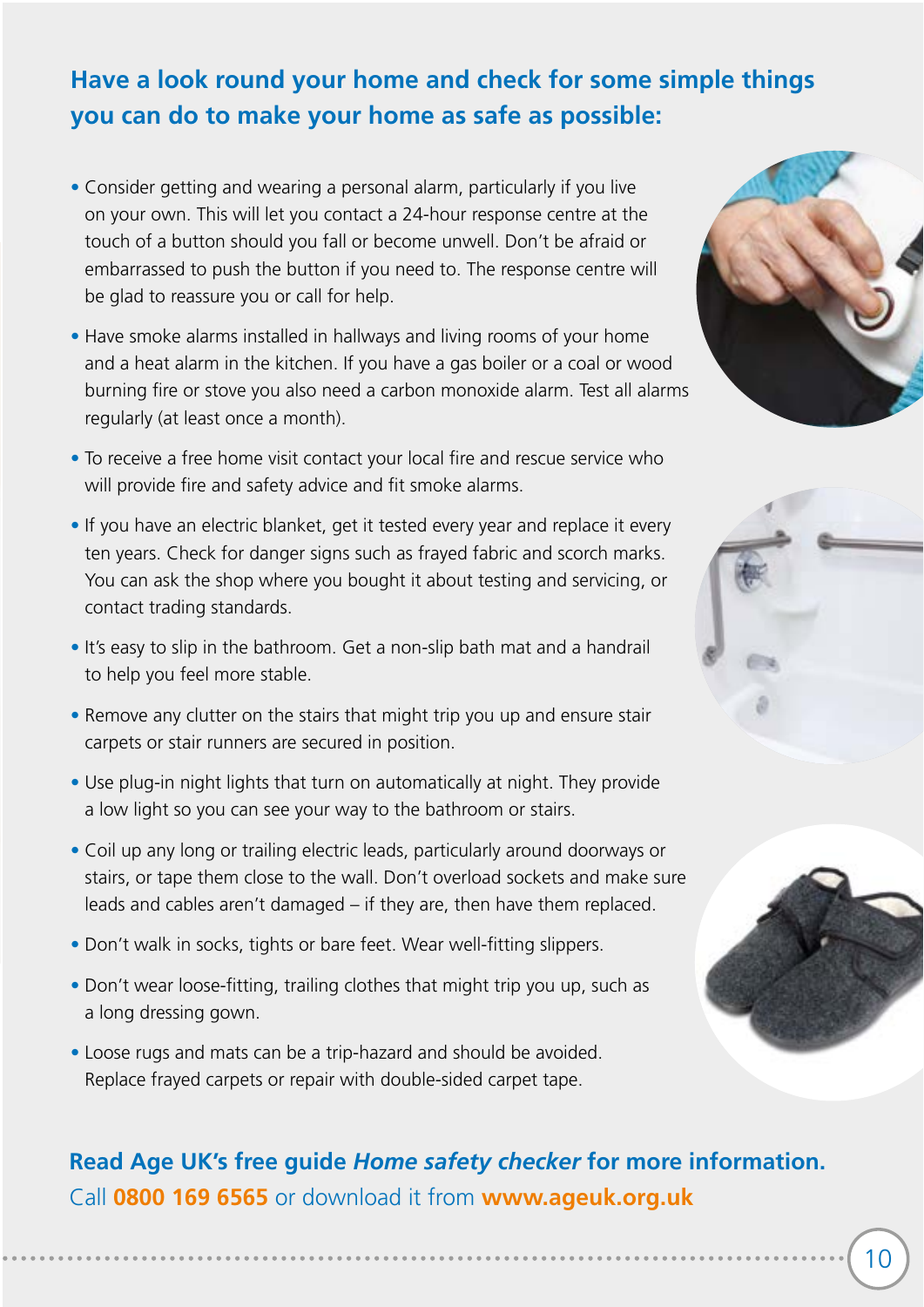### Keep active

![](_page_11_Picture_1.jpeg)

It can be easy to retreat into the pleasing comfort of an armchair, particularly during the colder months.

But taking life too easy can actually speed up the slowing-down process of later life. It's never too late to start being more active or begin an exercise program.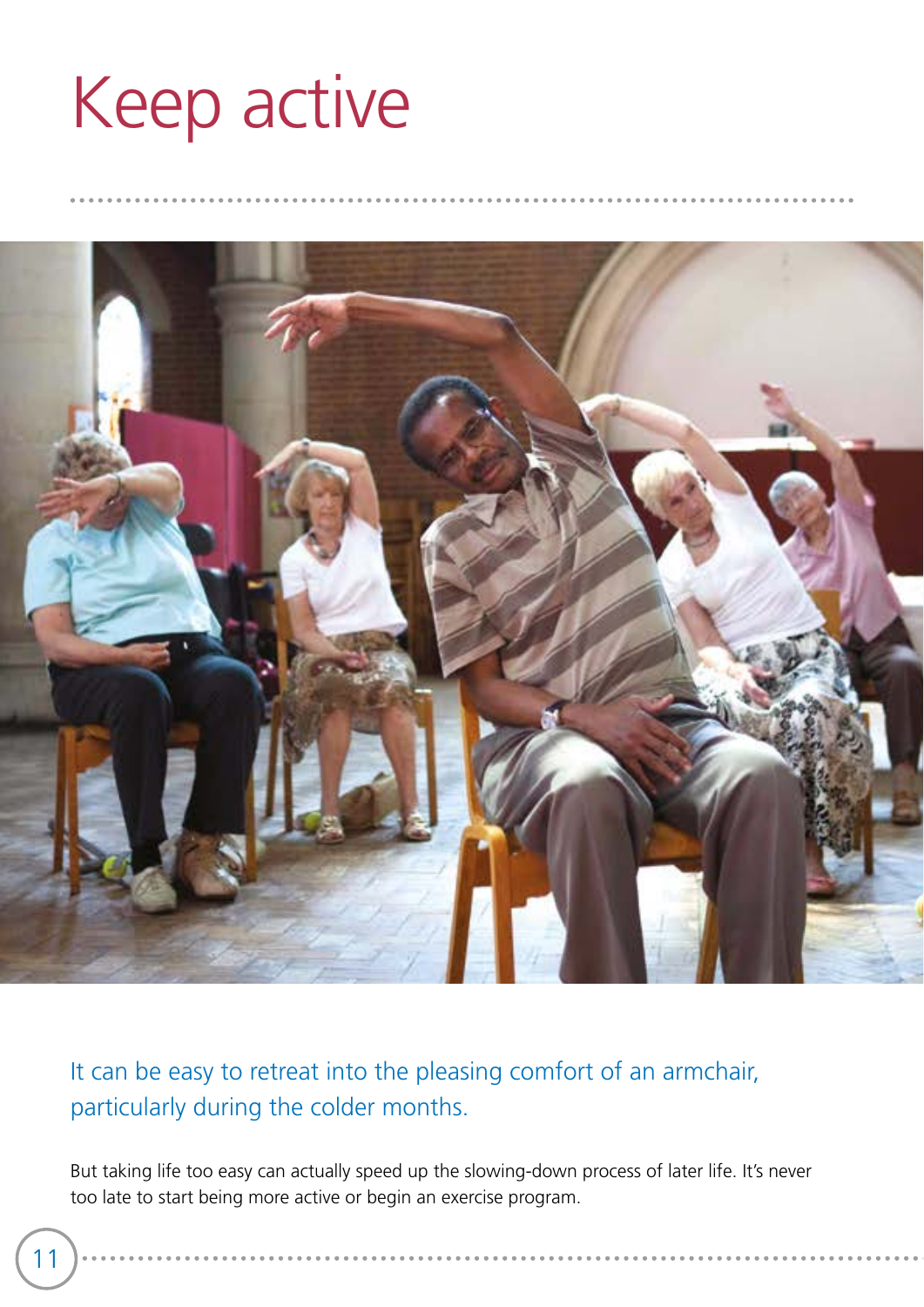### **Keeping active is the key to staying fit, mobile and independent.**

Regular exercise can help reduce the impact of several diseases, such as osteoporosis, diabetes, high blood pressure, heart disease and stroke. Regular exercise can also reduce arthritis-related pain, improve sleep, prevent falls and fractures, and improve low mood and memory. In fact, taking regular exercise is one of the best things you can do to remain independent.

The good news is that any exercise is good for you. You don't need to go to a gym! Try to find things that can be part of your everyday routine, such as simple chair-based exercises, walking to the shops, or things that are fun, such as dancing or playing bowls.

**Why not contact your local leisure, community centre or Age UK to see what they've got on, or if possible see if you can find an activity to do with friends or other people, such as walking and dancing. This is especially important if you are finding that you are spending a lot of time on your own.**

**If you haven't been very active,** you should aim to minimise the amount of time spent sitting down for extended periods. You could do this by reducing the time you spend watching TV, taking regular walks around the garden or street, or swapping a bus or car journey for walking part of the way.

Your next aim should be to increase your activity so you build up to about 30 minutes activity on three to five occasions a week. Each activity should be sufficient to raise your heart rate and make you breathe faster and feel warmer.

#### **Examples of the sorts of activity that improve or maintain health include:**

• Brisk walking • Ballroom dancing • Climbing stairs • Swimming

#### **You should also aim to undertake activity to improve muscle strength on at least two days a week, such as:**

- carrying or moving loads such as groceries
- gardening jobs such as pushing a lawn mower, digging, or collecting grass and leaves
- activities that involve stepping and jumping such as dancing
- chair-based exercises.

#### **Read Age UK's free guide** *Healthy living* **for more information.** Call **[0800 169 6565](tel:+4408001696565)** or download it from **[www.ageuk.org.uk](http://www.ageuk.org.uk)**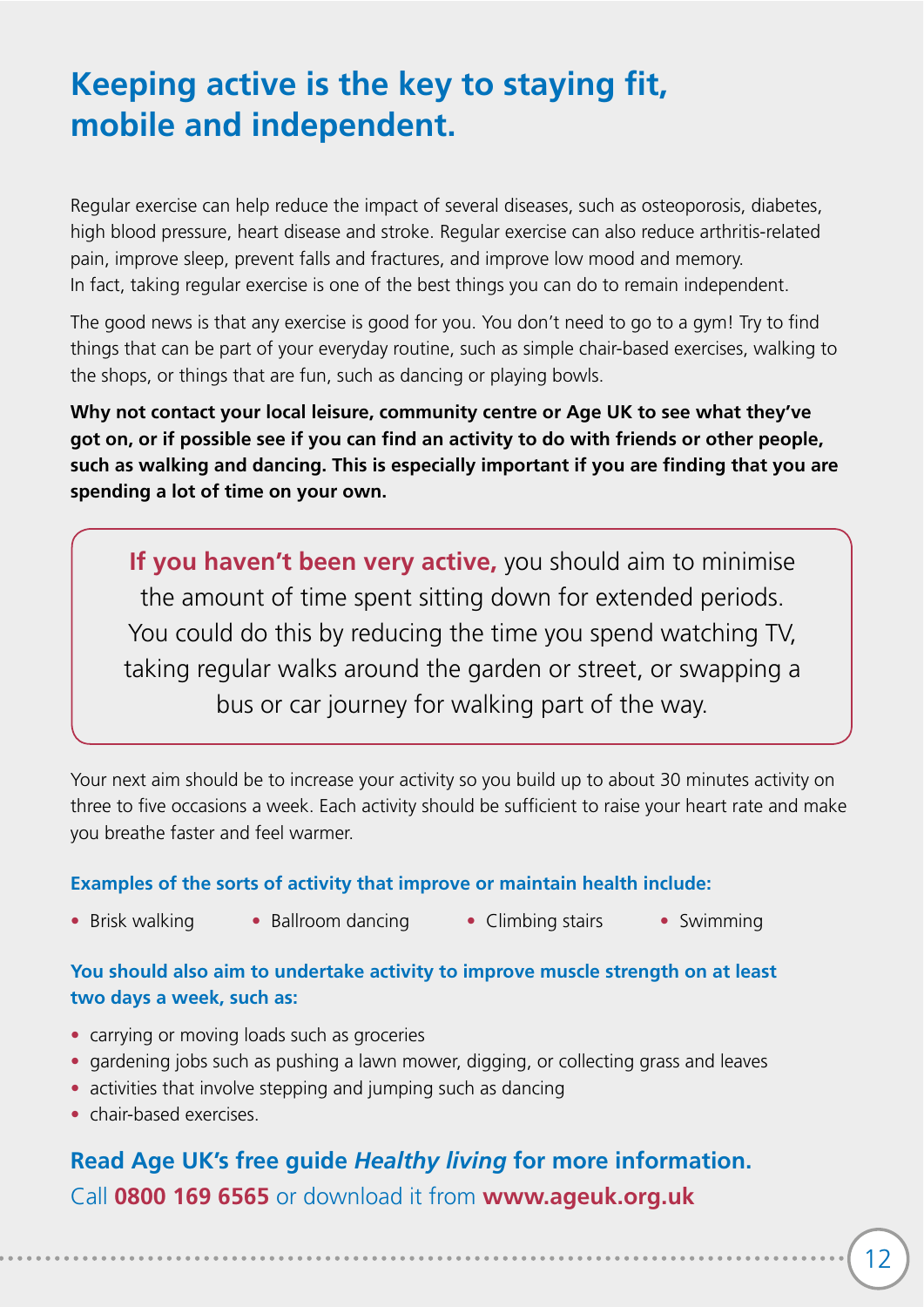### Talk about your medicines

![](_page_13_Picture_1.jpeg)

You may be taking several different medicines, especially if you have a condition such as diabetes or asthma. It's important that your medicines and the doses are reviewed regularly.

Your GP, nurse or pharmacist will do this for you. They may recommend alternative medicines or lower doses, or sometimes suggest the medicine is stopped altogether.

**Did you know** that your pharmacist can help you with queries you might have about your medicines? They are experts on medicines, and often have extended opening hours and no appointment is necessary.

Don't simply stop taking a prescribed medicine if you are worried about side effects. If you think a medicine is causing side effects (perhaps dizziness, a fuzzy head, dry mouth, loss of appetite, nausea or constipation), get advice from your GP, practice nurse or pharmacist.

**You should see your GP, nurse or pharmacist if you have not had your medicines reviewed for more than one year, or if you are concerned about the medicines you are taking.**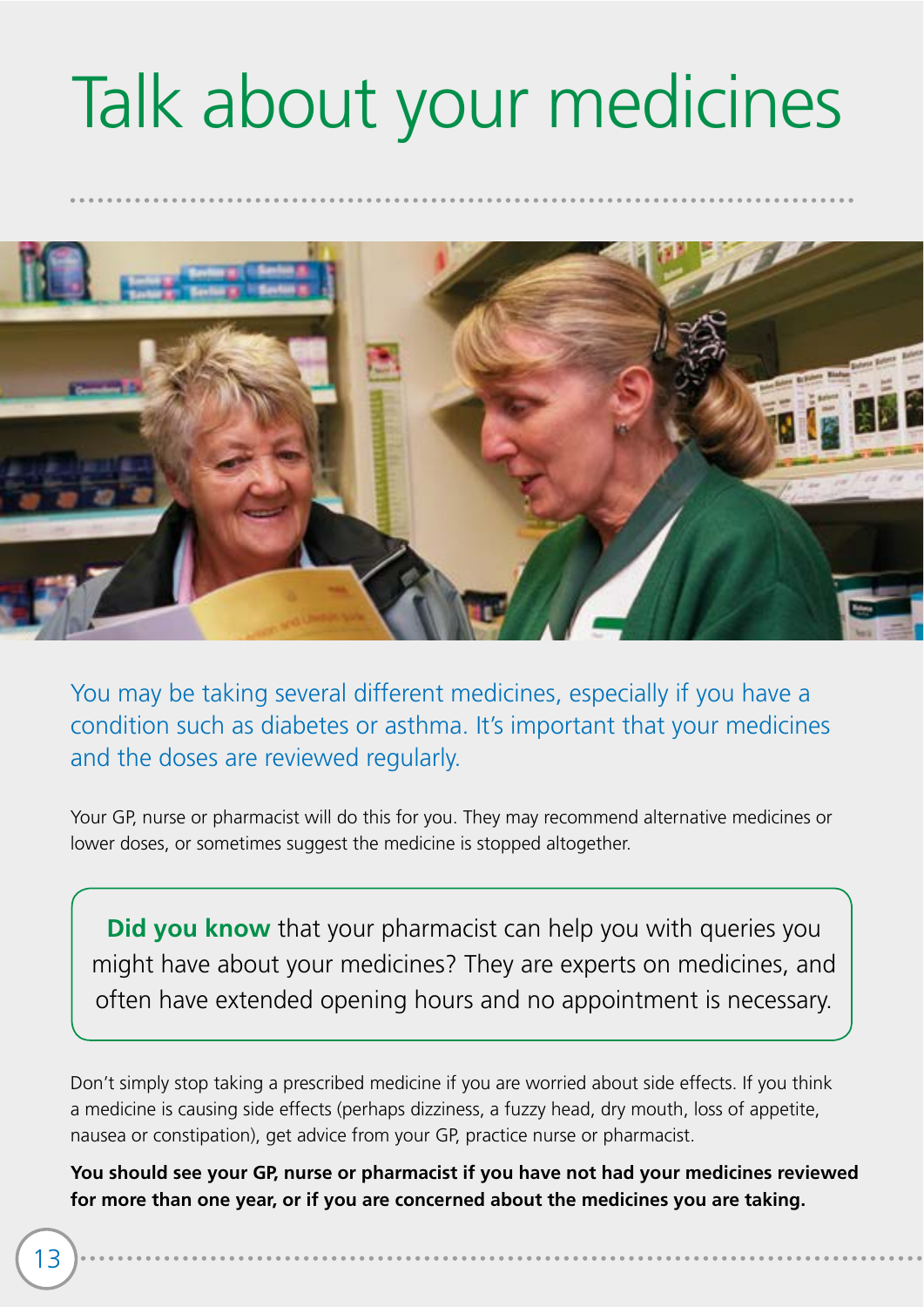### Get your vaccinations

As we age, our immune system becomes less efficient at protecting us. A number of different vaccinations are available for older people. These are free on the NHS.

If you're 65 or over, get a free flu jab every year.

- Flu vaccination, commonly known as the flu jab, protects against influenza. Flu can be particularly serious in older people and cause complications such as pneumonia. It is free to people aged 65 and over and also to carers and younger adults with conditions that make them susceptible to complications if they have flu. So ask at your GP service if you think you could be eligible for an annual flu jab.
- People who are aged 65 and over should have a single pneumococcal vaccination which will protect you for life. This is a one-off jab that will protect you from pneumococcal infections caused by bacteria.
- People who are aged 70, 78 or 79 should be offered a single vaccine to prevent shingles, a common and painful skin disease. Talk to your GP practice for further information.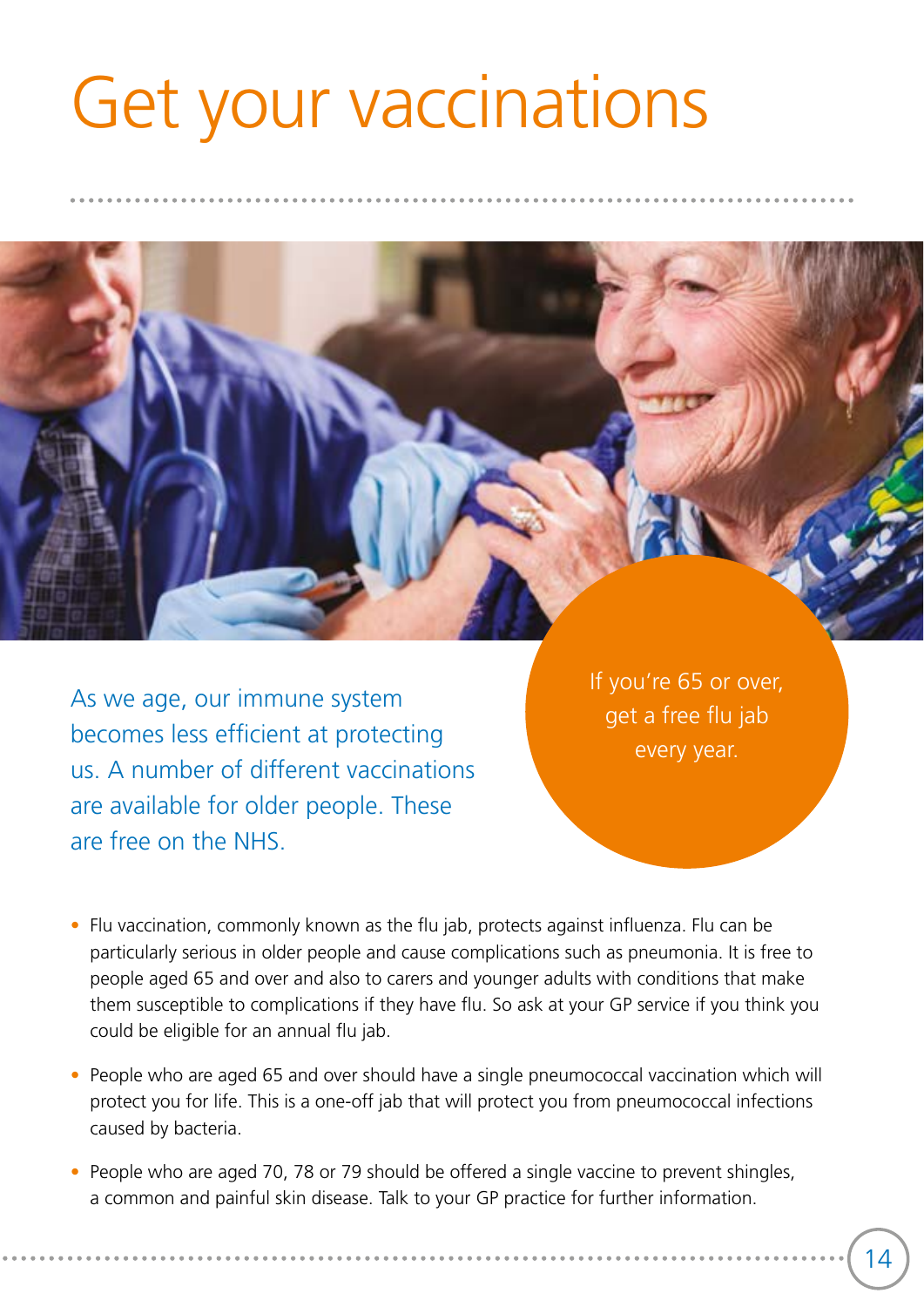### Preventing falls

![](_page_15_Picture_1.jpeg)

Falls are a common concern as we get older, but they are not inevitable and there is much that can be done to reduce the chance of a fall, even if you have already had one.

The slowing-down process of later life affects our balance and makes our muscles weaker. This increases the risk of falling. But both balance and muscle strength will be improved simply by taking some of the actions already described in this guide.

#### **Preventing falls**

- Looking after your feet (see page 5) Staying active (see page 11)
- 
- 
- 
- Looking after your eyes (see page 7) Getting your medicines reviewed (see page 13)
- Making your home safe (see page 9) Looking after your hearing (see page 16)

#### **So each of these actions has a double benefit. All the more reason to consider them!**

**Dizzy spells** or faints can be related to too much medication and should be discussed with your GP or pharmacist.

**Read Age UK's free guide** *Staying steady* **for more information.** Call **[0800 169 6565](tel:+4408001696565)** or download them from **[www.ageuk.org.uk](http://www.ageuk.org.uk)**

#### **Read SAGA's free guide** *Get up and go.*

For more information download it from **[www.saga.co.uk](http://www.saga.co.uk)**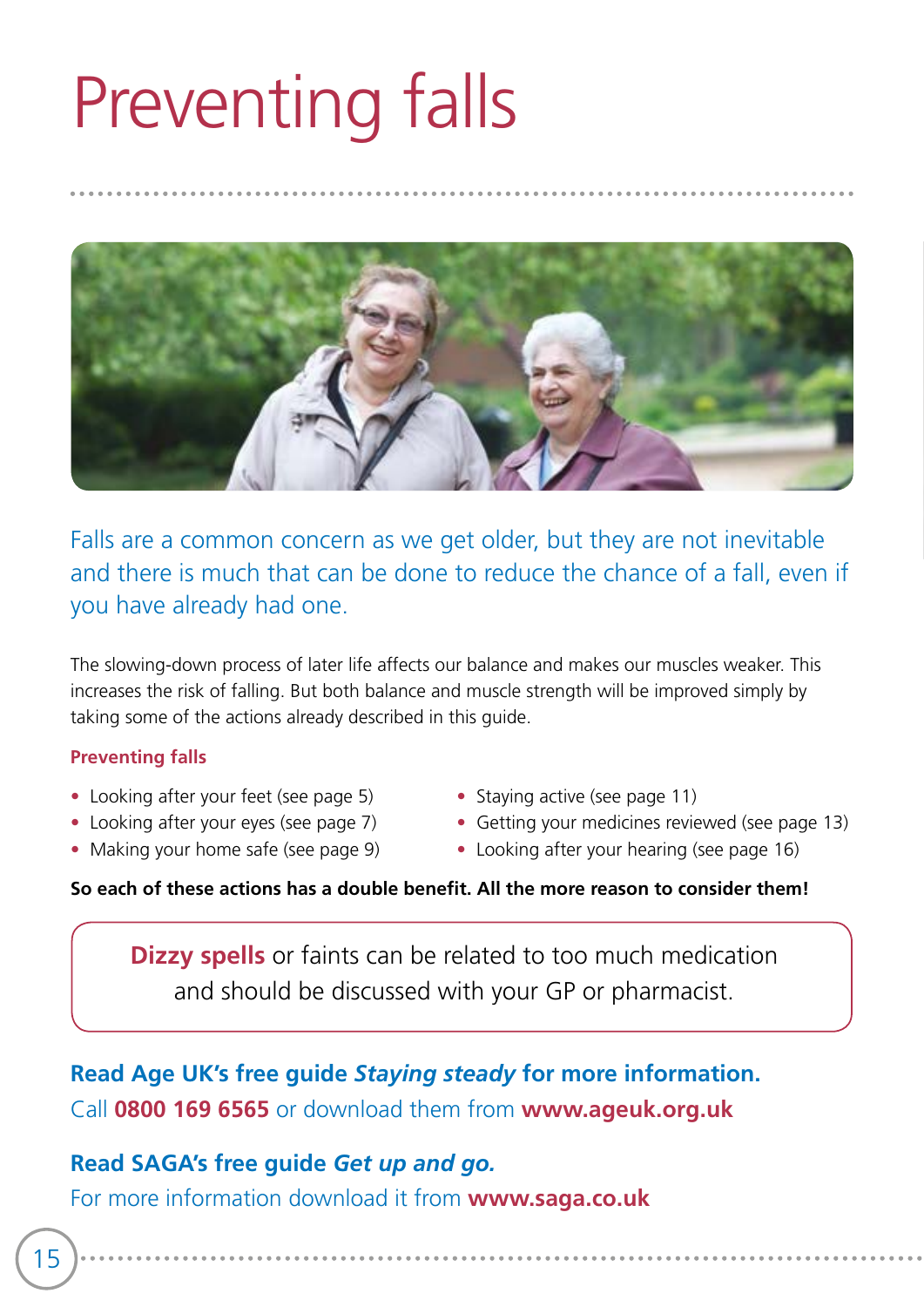### Get your hearing tested

![](_page_16_Picture_1.jpeg)

#### Losing your hearing is a normal part of the ageing process, but because it happens gradually you may not notice any change.

You may realise that you need to have the TV on louder or find you can't always follow conversations, especially in a group.

Having trouble hearing can make it hard to understand and follow a doctor's advice, to respond to warnings, and to hear doorbells and alarms. This can sometimes be frustrating, embarrassing, and even dangerous.

#### **NHS hearing tests are free and can be arranged through your GP.**

It is important to identify hearing loss early as treatment is more likely to be effective when problems are diagnosed early. The problem may be as simple as earwax, which after removal can restore hearing.

To do a quick hearing check before seeing your GP, use the free hearing check provided by Action on Hearing Loss. It only takes five minutes and you can do it at home either by phone ([0844 800 3838](tel:+4408448003838) (local rate), or online for free [\(www.actiononhearingloss.org.uk/hearingcheck\)](http://www.actiononhearingloss.org.uk/hearingcheck). This check will indicate if you have hearing loss. If you have any concerns, speak to your GP.

> **Hearing aids** are much more discrete than ever before and will enhance your hearing.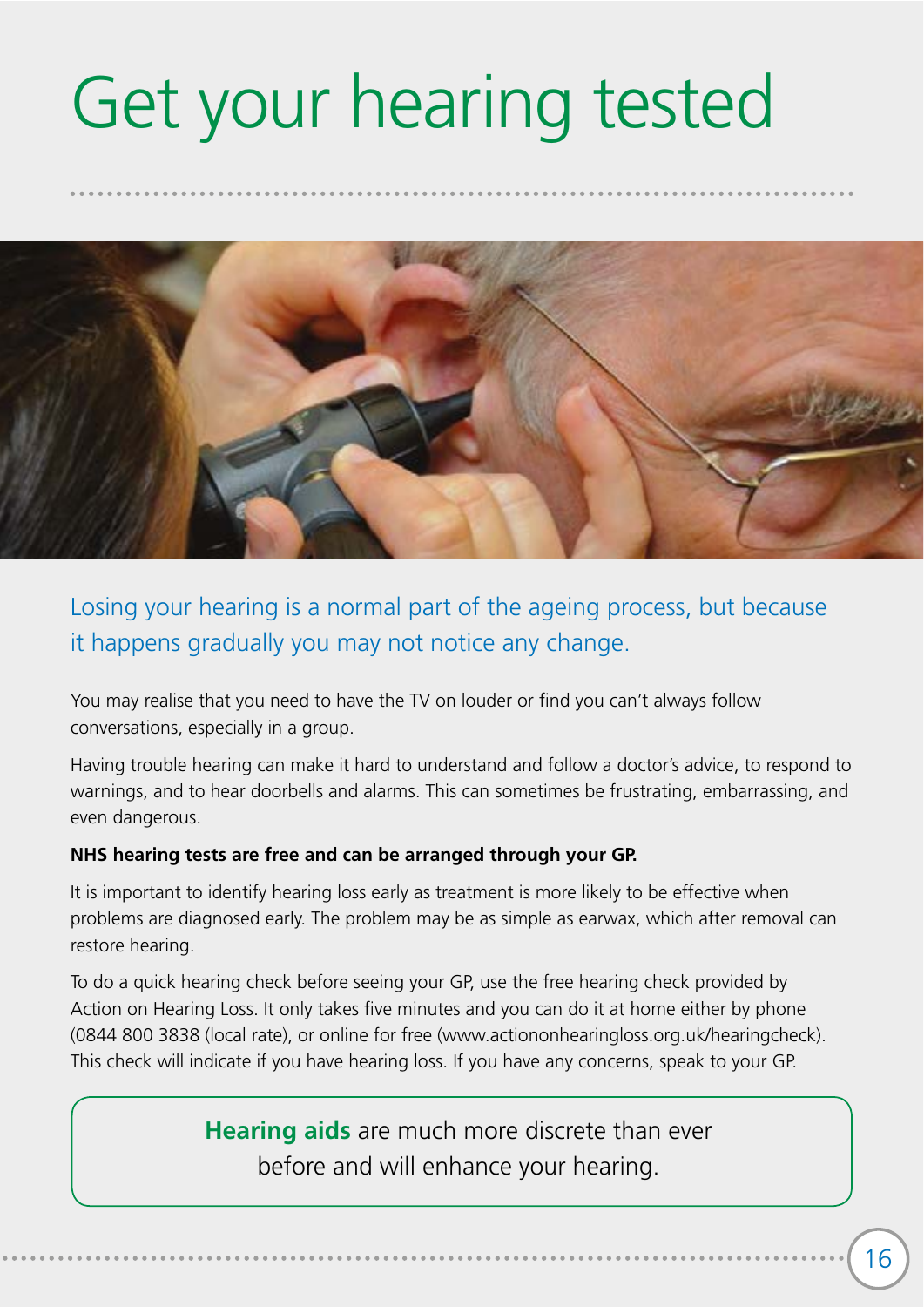### Keep warm and well

![](_page_17_Picture_1.jpeg)

Keeping warm over the winter months can help to prevent colds, flu and serious health problems such as heart attacks, strokes, pneumonia and depression.

- Heat your rooms to a minimum of 18°C (65°F). If you can't heat all the rooms you use, heat the living room during the day and the bedroom just before you go to sleep.
- Keep your bedroom window closed at night. Breathing in cold air is bad for your health and could put you at risk of a chest infection.
- Use a wheat bag or hot water bottle to keep warm.
- Make sure you are receiving any benefits you are entitled to. Your local Age UK can provide advice and even help you to fill out forms.
- Hot meals and drinks help to keep you warm, so have regular hot drinks and eat at least one hot meal a day if possible. Eating regularly helps keep energy levels up during winter.
- Wear several light layers of clothes (rather than one chunky layer). Thermal underwear can be good as a base layer.

#### **Read Age UK's free guides** *Winter wrapped up* **and** *More money in your pocket* **for more information.** Call **[0800 169 6565](tel:+4408001696565)** or download them from **[www.ageuk.org.uk](http://www.ageuk.org.uk)**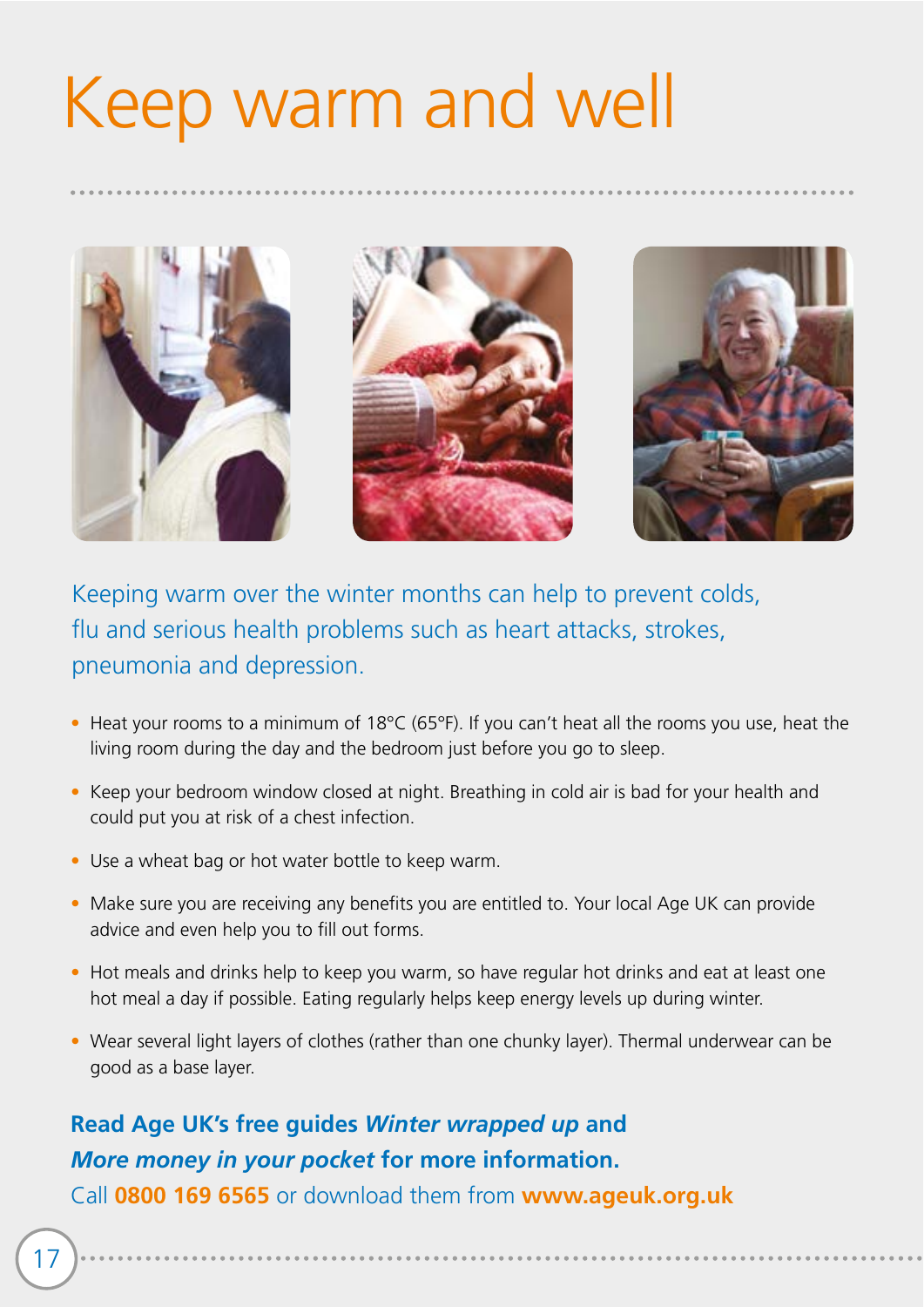### Get ready for winter

There are practical things that you can do to prepare for winter weather, which may bring cold, ice, snow and high winds. Remember that cold weather can start in October.

- Icy pavements and roads can be very slippery. Take extra care if you go out and wear boots or shoes with good grip on the soles. Rubber snow/ice grips that attach to outdoor shoes are very effective.
- Consider fitting a grab rail if you have steps at your front or back door.
- Have your heating system serviced before winter arrives.
- Have some food supplies in a cupboard or freezer in case you can't go out for a few days.
- Ask your family, neighbours or friends if they could call or visit you more often if a period of cold weather stops you getting out and about.
- Keep simple cold, flu and sore throat remedies in the house.
- Speak to your friends, family or carer if you are feeling under the weather, down or need some practical help. They may be able to help you.
- Order repeat prescriptions in plenty of time, particularly if bad weather is forecast.
- Local pharmacists can help you manage long-term conditions and can offer advice if you have a bad cough, a cold or a sore throat. They have longer opening hours than GP practices, and most have a private consultation area. They'll also tell you if they think you should see a doctor.

#### **Read Age UK's free guides** *Winter wrapped up* **and** *Save energy, pay less* **for more information.** Call **[0800 169 6565](tel:+4408001696565)** or download them from **[www.ageuk.org.uk](http://www.ageuk.org.uk)**

![](_page_18_Picture_12.jpeg)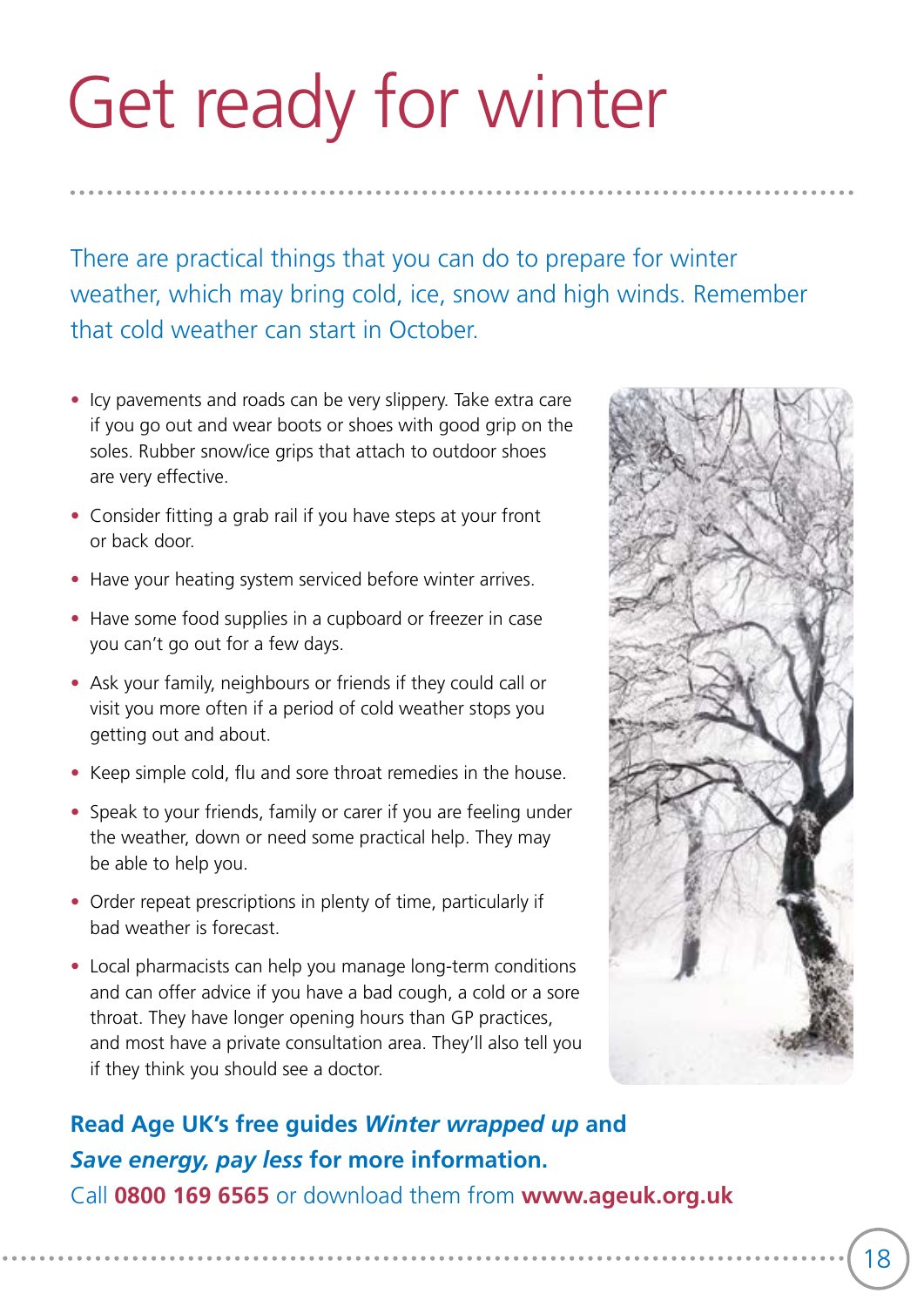### Eat well and drink plenty

![](_page_19_Picture_1.jpeg)

Hot meals and drinks help to keep you warm, so eat at least one hot meal each day and have hot drinks during the day, especially during cold weather.

Wholesome soups make a warming snack. Include a good range of foods in your diet (for example wholegrain cereals, milk and cheese for calcium).

Aim for five portions of fruit and vegetables each day, so that you're getting plenty of nutrients and vitamins.

#### **Remember that frozen vegetables are as good as fresh.**

Having a glass of water within reach during the daytime will remind you to keep up your fluid intake. Having a hot drink before bed and keeping one in a flask by your bedside can be good ideas too.

It's important to eat enough, especially in winter. If you're worried about a poor appetite or losing weight, speak to your GP.

#### **Read Age UK's free guide** *Healthy eating* **for more information.** Call **[0800 169 6565](tel:+4408001696565)** or download it from **[www.ageuk.org.uk](http://www.ageuk.org.uk)**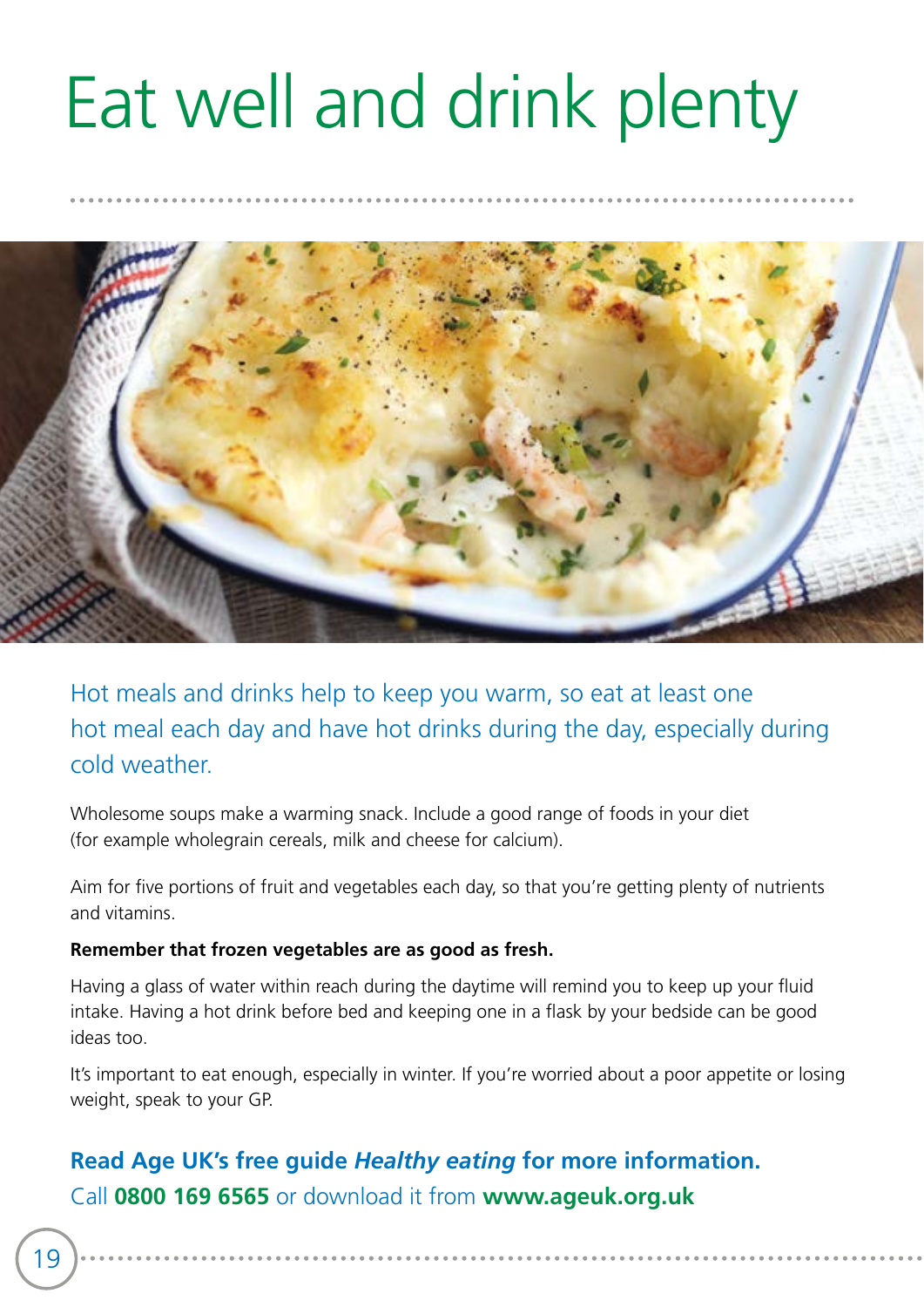### Bladder and bowel problems

People of all ages can experience bladder control problems – including over 2.5 million people over 60 – yet many people keep it a secret for years.

![](_page_20_Picture_2.jpeg)

Bladder and bowel problems are not an inevitable part of ageing, or something you have to put up with. Start by talking to your GP. Symptoms such as frequency, urgency, not getting to the toilet quickly enough, or having to get up at night to pass urine are common so there's no need to feel embarrassed. Your doctor will assess your symptoms, identify the cause, and discuss what treatments or exercises may help. Or you could refer yourself directly to your local NHS continence service for an assessment, where a continence adviser can help you.

#### **There are things you can try that may help improve your symptoms too.**

- Drink normally, as cutting down on liquids will usually make urinary incontinence worse, not better.
- If you notice that tea, coffee and cola make your symptoms worse, cut down or try decaffeinated versions.
- Check whether any medicines you're taking could be affecting your bladder.

**Urinary infections** can be serious. Consult your GP or pharmacist if you think you have a urinary infection.

Symptoms include needing to urinate more often, pain when urinating, cloudy urine or blood in your urine, an unusually unpleasant smell, or back or groin pain.

#### **Read Age UK's free guide** *Bladder and bowel problems* **for more information.**

Call **[0800 169 6565](tel:+4408001696565)** or download it from **[www.ageuk.org.uk](http://www.ageuk.org.uk)**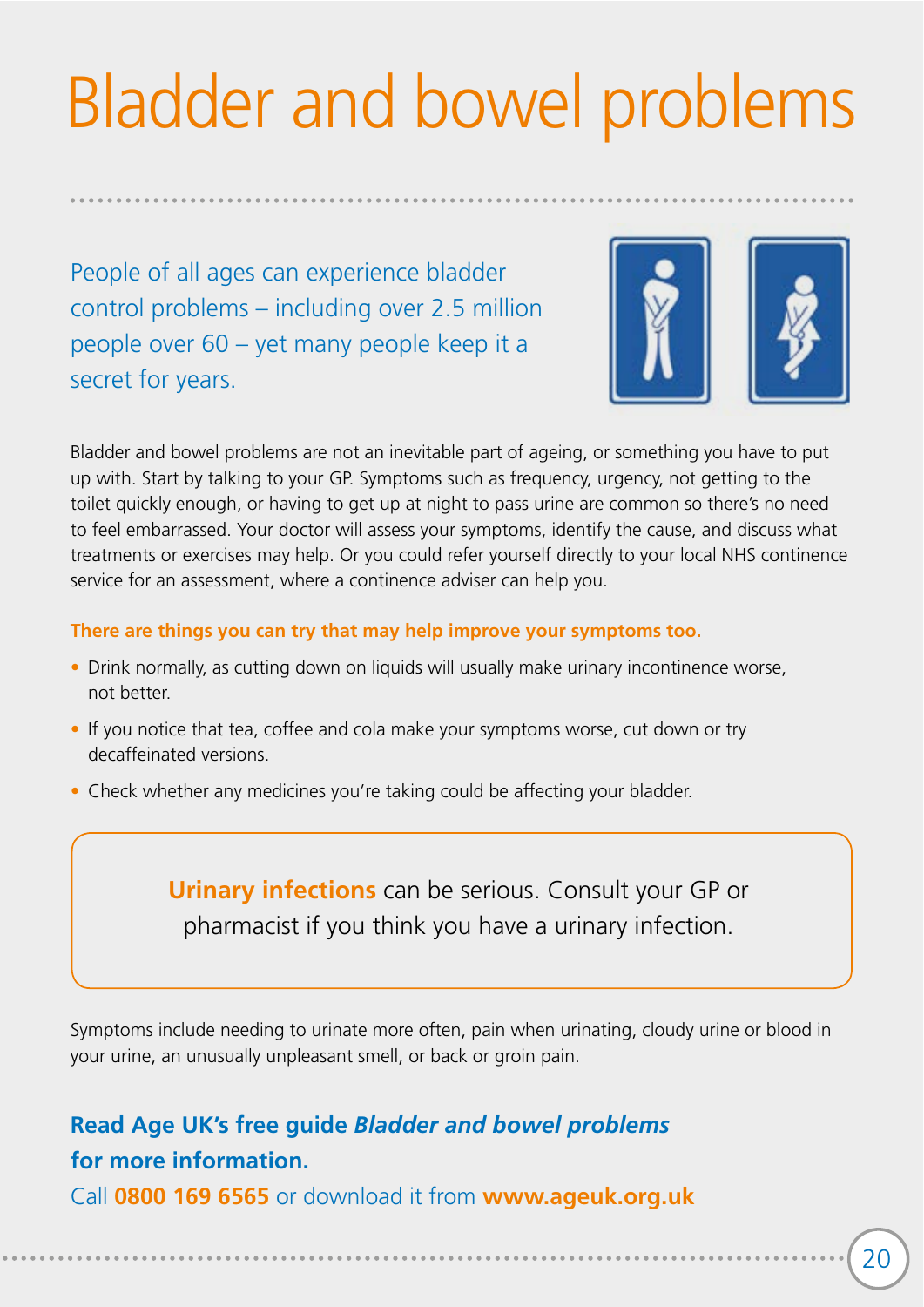### Look after your mental health

![](_page_21_Picture_1.jpeg)

Good mental wellbeing is important for all of us. Here are some things you can do to help or improve your mental wellbeing:

- **Begin a conversation** Communication is key to wellbeing and we all respond to a friendly face
- **Invite friends for tea** Make time for friends
- **Keep in touch by phone** The next best thing to catching up in person
- **Learn to love computers** Connect with others and browse the web
- **Get involved in local community activities** Singing, walking, book clubs, bridge, bingo
- **Try do something every day** Plan things to look forward to
- **Help others** Volunteering can be a great way to stay involved and meet new people
- **Age UK's befriending services** The service works by assigning each older person a befriender, who provides friendly conversation and companionship. Ask your local Age UK if they provide this service.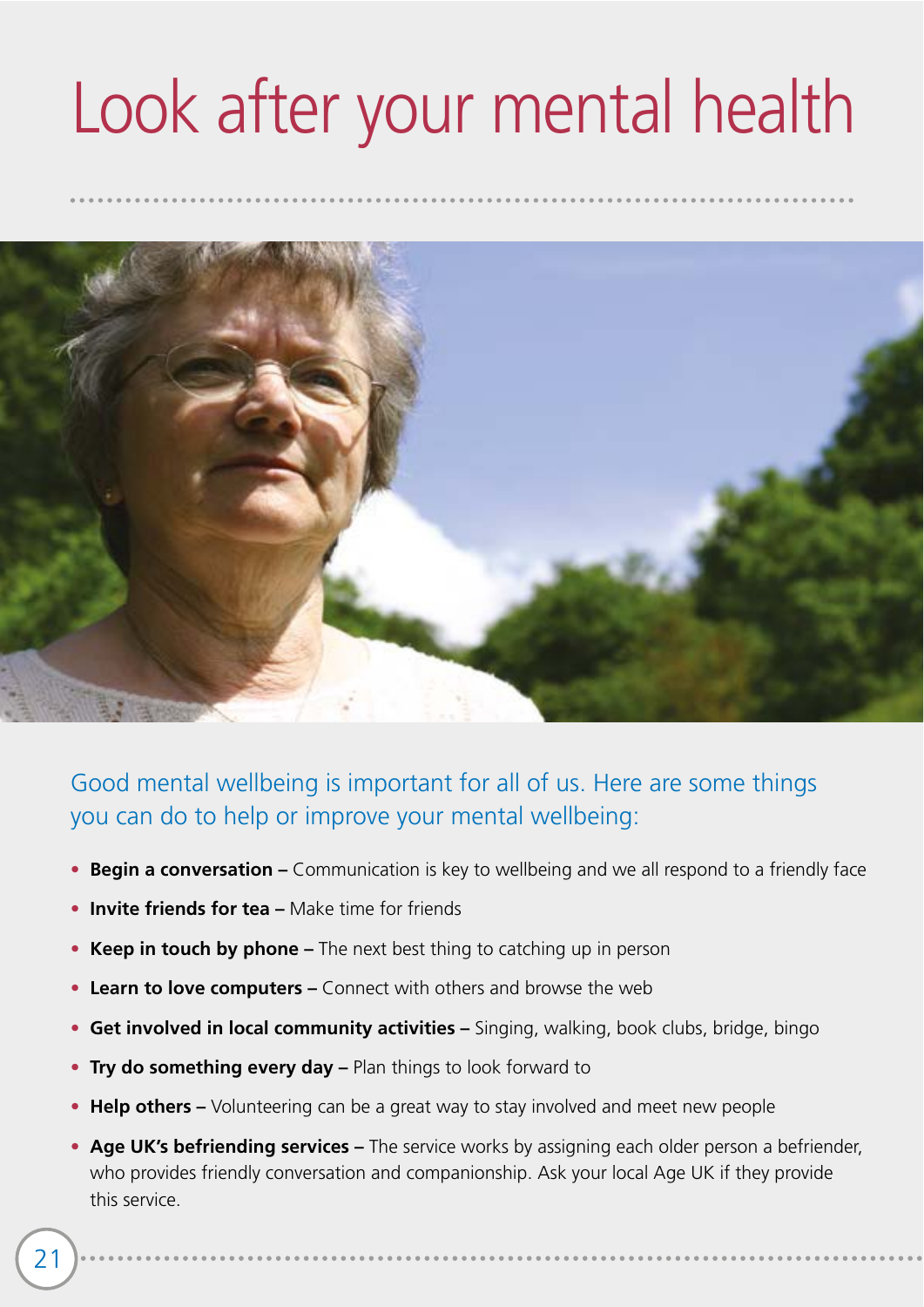#### **Depression**

We all feel down from time to time, but if you are feeling low and out of sorts for longer periods of time, you may be suffering from depression.

#### **Symptoms include:**

- loss of confidence and feeling down
- feeling anxious or panicky
- not being able to enjoy the things you usually do
- unexplained aches and pains
- avoiding people, even those you're close to
- sleeping badly
- loss of appetite
- feeling bad or guilty, or dwelling on things from the past.

With the right help you stand a very good chance of getting better, whatever age you are and however long you've felt this way.

Depression is just as significant as a physical illness, so speak to your GP and explain how you're feeling. You can then agree on the best treatment for you, such as talking to a counsellor who can help you manage your thoughts and feelings and the effect they have on you.

#### **Bereavement**

**A common trigger for depression can be bereavement. People are affected by bereavement in many different ways. Remember that there is no right or wrong way to feel, and it can take time to adjust. However, if you feel things aren't improving for you, you might need help if:**

- you neglect yourself or your family, for example you don't eat properly
- you feel you can't go on without the person you've lost
- the emotion is so intense it's affecting your life, for example you can't face getting out of bed or you're taking your anger out on someone else.

If you feel that you are not coping it is important that you talk to someone about it and share your feelings with someone that can help. For some the best way to cope is to discuss feelings with family or friends but if you don't feel this works for you then you can always contact local bereavement services through your GP.

#### **Read Age UK's free guides** *Healthy living* **and** *Bereavement* **for more information.**

Call **[0800 169 6565](tel:+4408001696565)** or download it from **[www.ageuk.org.uk](http://www.ageuk.org.uk)**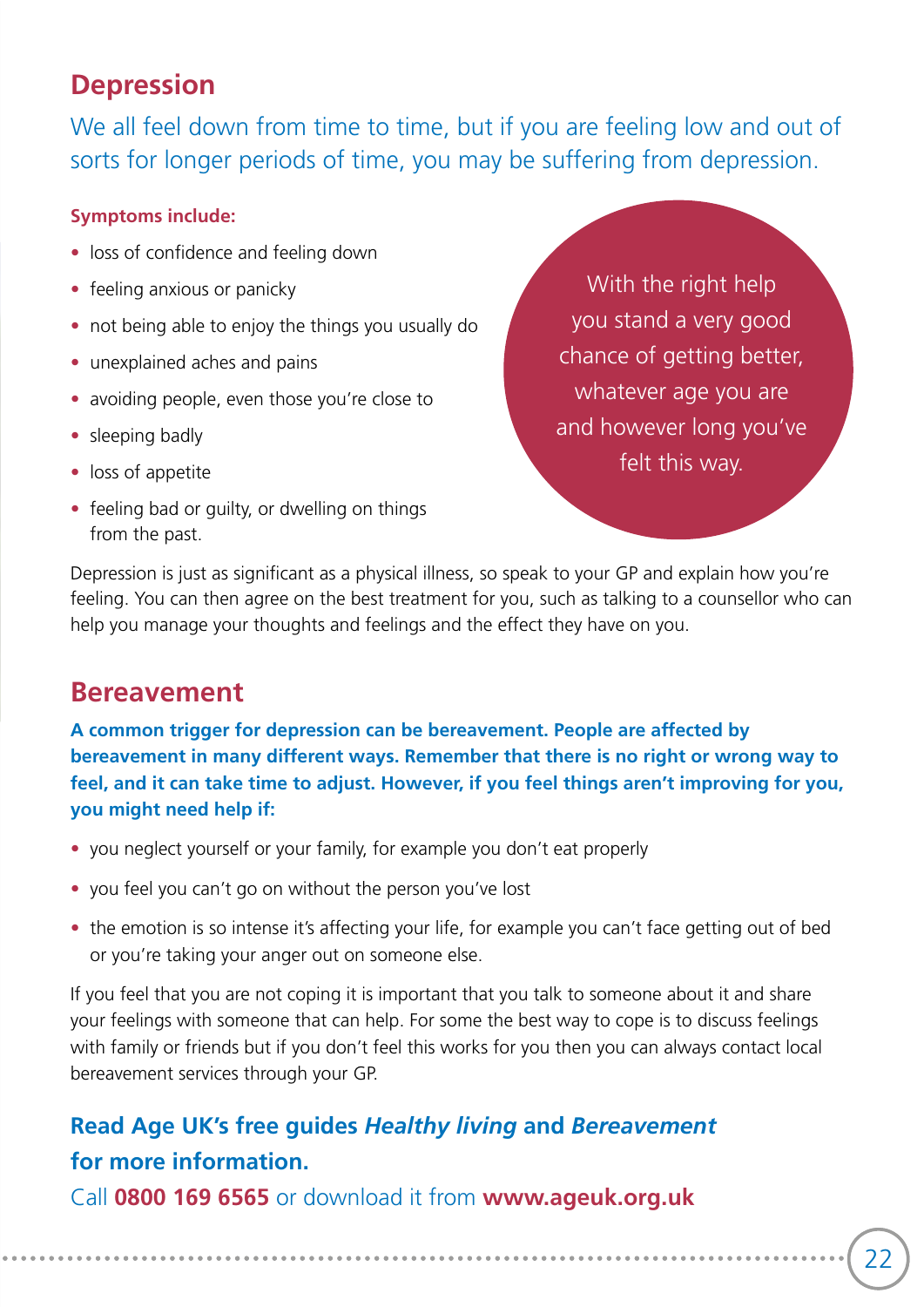# Looking after your brain

There's a lot we don't know about how to keep our brain healthy but we do know that what's good for our body is good for the brain.

#### **There are some simple things we can do. These include:**

- eating a healthy diet
- maintaining a healthy weight
- exercising regularly
- not drinking too much alcohol
- stopping smoking (if you smoke)
- making sure to keep your blood pressure at a healthy level
- getting enough sleep, including a day time nap if you need one
- keeping socially active with friends and family
- keeping your mind busy: learn new things; hobbies; volunteering; clubs; gardening; read books; attend plays; solve puzzles; learn a language

![](_page_23_Picture_12.jpeg)

**Memory loss** can be annoying if it happens occasionally, but if it's affecting your daily life or is worrying you or someone you know, you should seek help from your GP.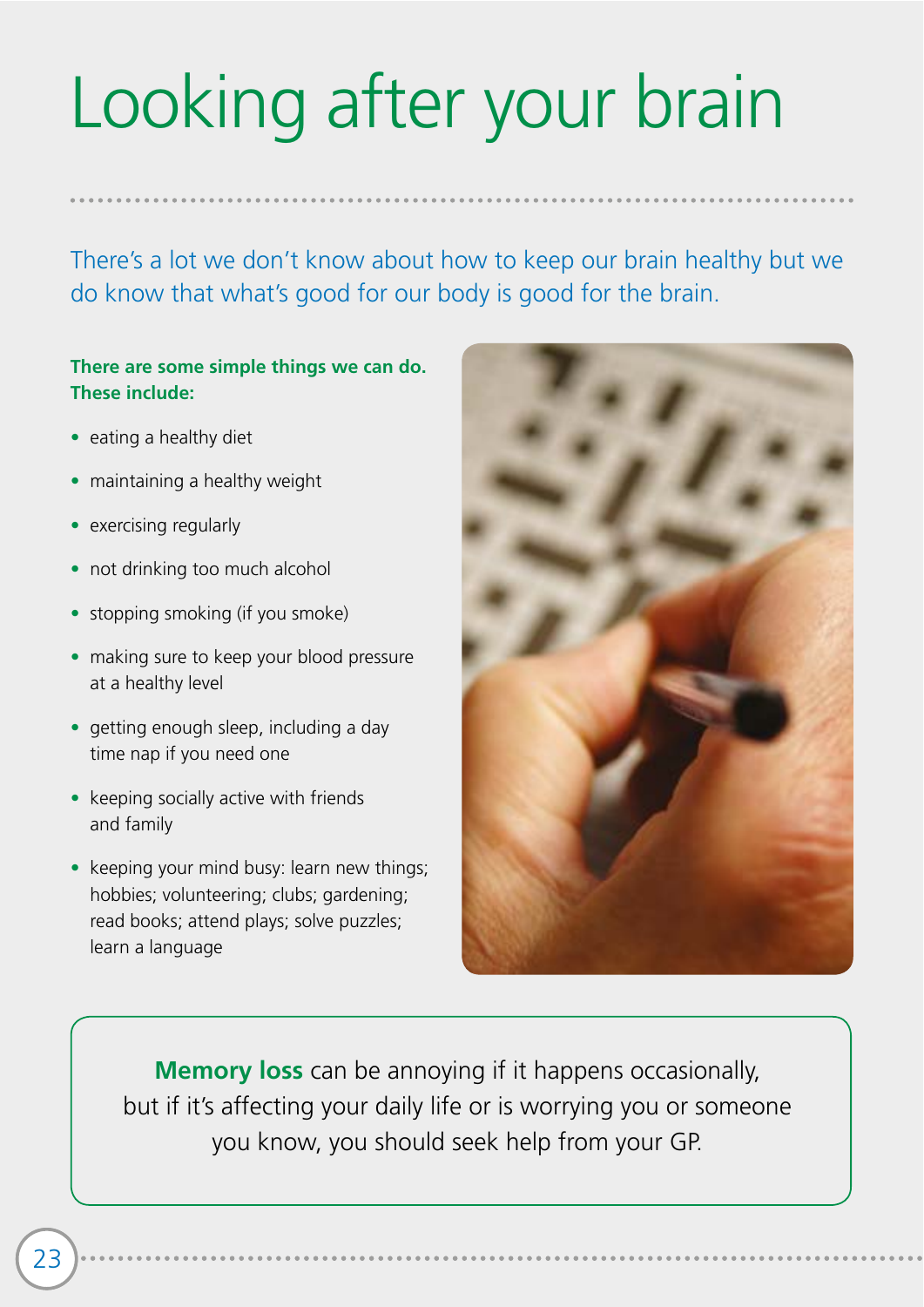# Caring and looking after yourself too

![](_page_24_Picture_1.jpeg)

Lots of older people care for a family member or friend; this might be helping someone with eating, getting dressed or washed, or reminding them how to do day-to-day things. You may also be looking after the home or doing the shopping.

This is an important role which can be tough, and may affect your physical or mental health. Make sure you look after yourself. You should ask your local authority for a carers assessment to find out if you are entitled to any support, including time off from caring. Your GP or local carers group can support you too and help you get the information and support you need.

#### **To find support in your local area, visit [www.carers.org](http://www.carers.org) For further information and advice, visit [www.carersuk.org](http://www.carersuk.org)**

**Read Age UK's free guides** *Advice for carers* **or** *Caring for someone with dementia* **for more information.**

Call **[0800 169 6565](tel:+4408001696565)** or download it from **[www.ageuk.org.uk](http://www.ageuk.org.uk)**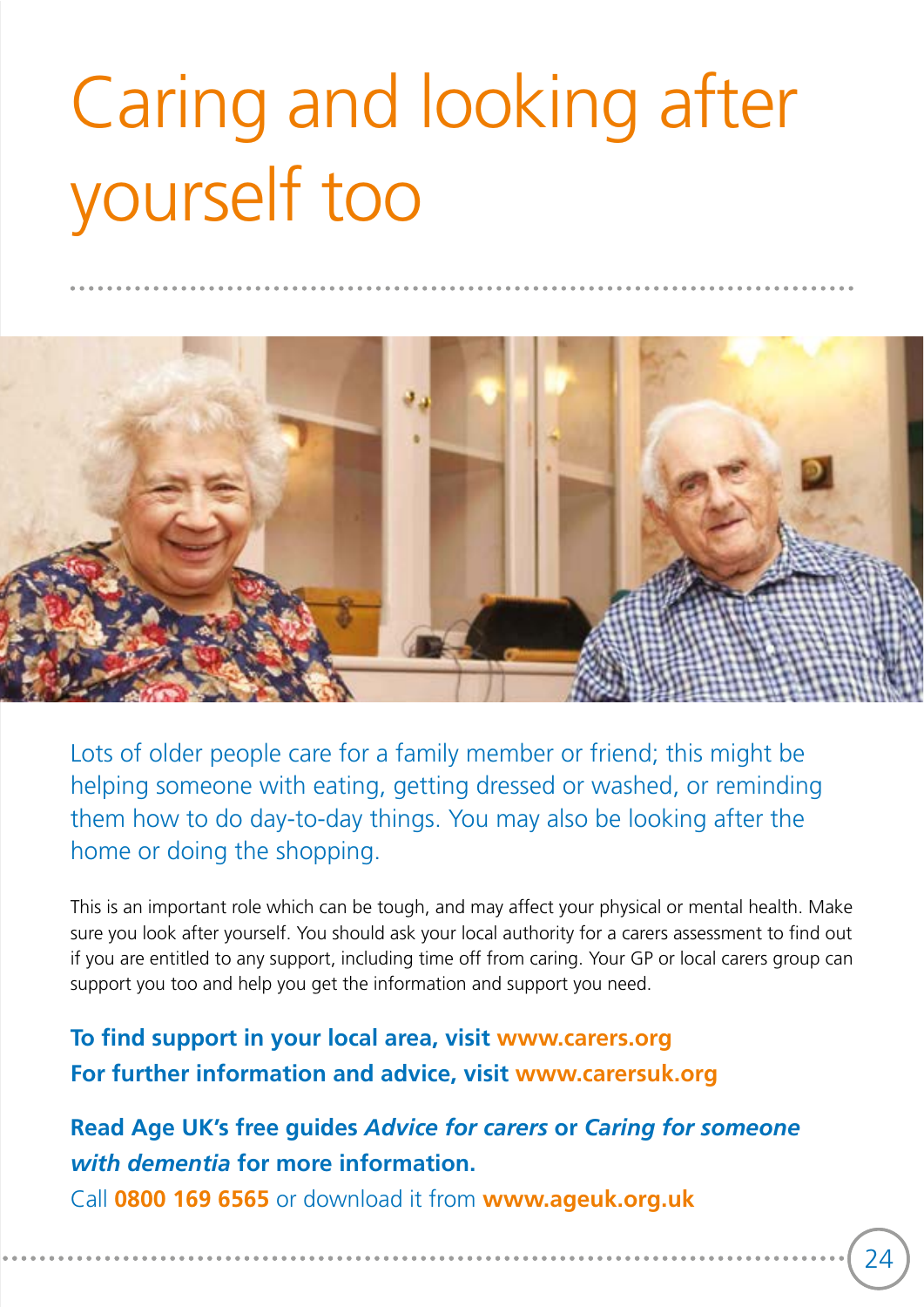### Action plan

![](_page_25_Picture_1.jpeg)

### Five things we recommend you do:

- **1.** Check your walking speed.
- **2.** Stay active or become more active.
- **3.** Socialise regularly, spend time with other people and have regular chats.
- **4.** Keep on top of your health (get your eyes and ears tested, have your vaccinations and get your medicines reviewed).
- **5.** Look after yourself (keep your home warm, eat well and don't put off asking for help).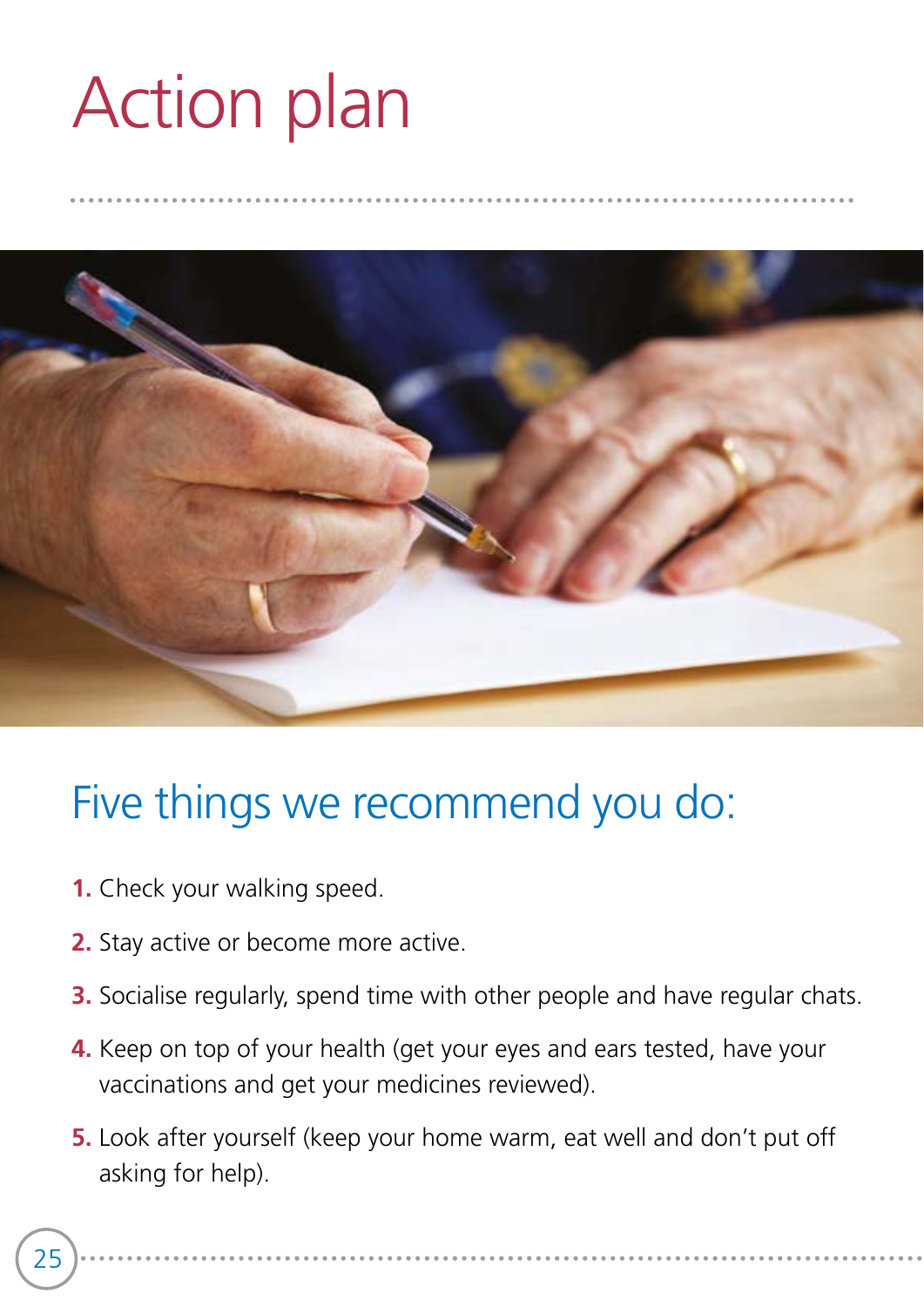### Five things I am going to do:

| 1. |  |  |  |
|----|--|--|--|
|    |  |  |  |
|    |  |  |  |
| 2. |  |  |  |
|    |  |  |  |
|    |  |  |  |
| 3. |  |  |  |
|    |  |  |  |
|    |  |  |  |
| 4. |  |  |  |
|    |  |  |  |
|    |  |  |  |
| 5. |  |  |  |
|    |  |  |  |